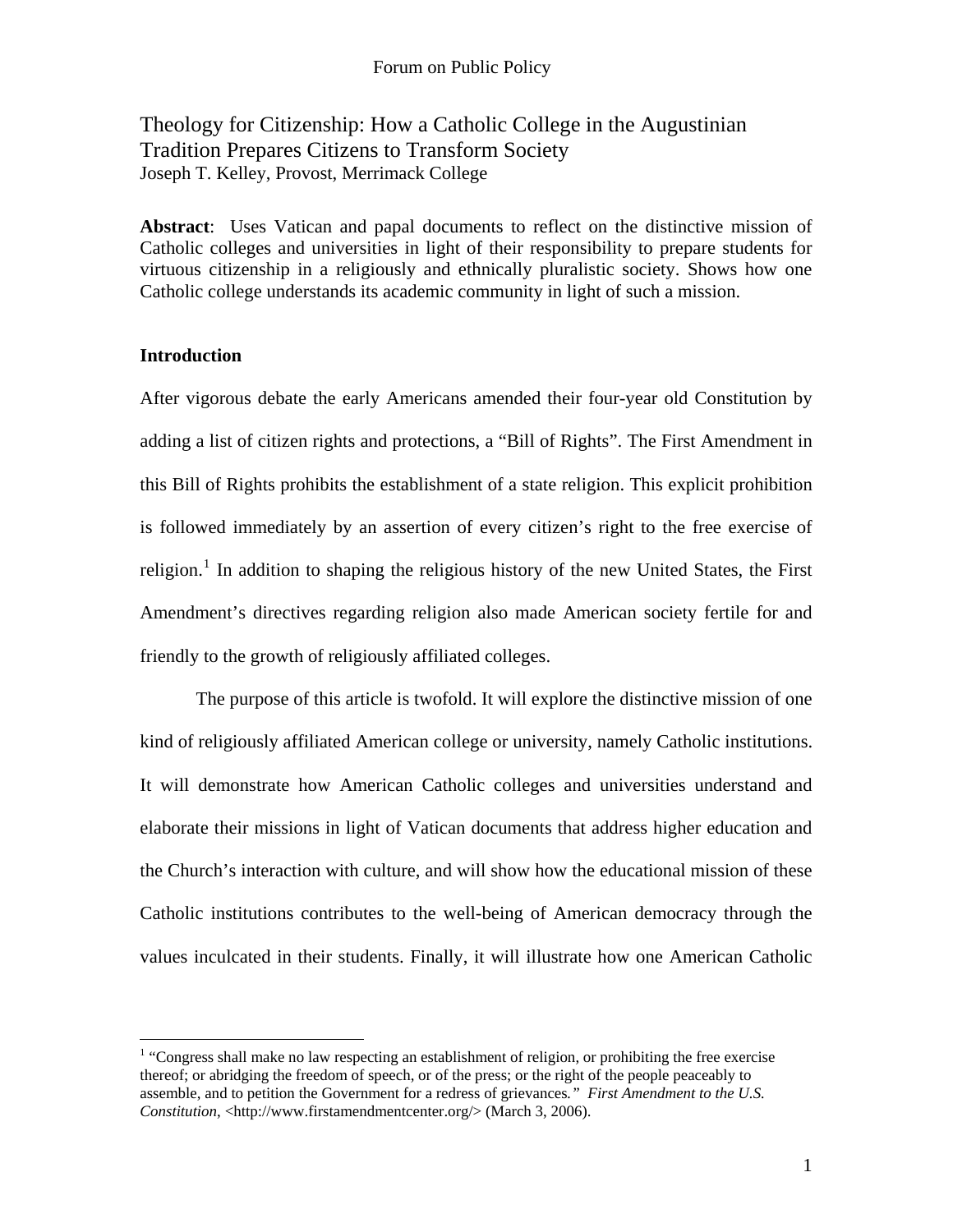college has expressed its educational vision for the twenty-first century in light of the founding religious tradition of the Order of St. Augustine.

## **Religiously Affiliated American Colleges and Universities**

There are about 3,200 colleges and universities in the United States that grant post-secondary degrees, from the associate to the doctorate.<sup>[2](#page-1-0)</sup> About half of these  $3,200$ are public or state institutions funded by taxpayer dollars. The rest are private, independent institutions. These private schools include liberal arts colleges, major research universities, comprehensive universities, historically black colleges and universities, single-sex institutions, as well as schools of law, engineering, art, business and other professions.<sup>[3](#page-1-1)</sup>

 About one thousand of these 1,600 private schools are faith-related, the vast majority being Christian.<sup>[4](#page-1-2)</sup> Each of these religiously affiliated schools by its founding and mission is an institutional expression of the free exercise of religion. Americans have wedded the second phrase in the First Amendment—the "free exercise of religion"—to their creative penchant to form private associations, a tendency noted by Alexis de Tocqueville in the early  $1800$ 's.<sup>[5](#page-1-3)</sup> The constitutional prohibition against a state sponsored

<span id="page-1-0"></span><sup>&</sup>lt;sup>2</sup> National Center for Education Statistics, Digest for Education Statistics, 2004, Chapter 3 Postsecondary Education, [<http://nces.ed.gov/programs/digest>](http://nces.ed.gov/programs/digest) (March 7, 2006). There are also another 800 or so postsecondary schools that offer specialized training in art, technology, engineering, design and health fields.

<span id="page-1-1"></span> $3$  National Association of Independent Colleges and Universities (NAICU), [<www.naicu.edu](http://www.naicu.edu/)> (March 8, 2006). These 1600 private colleges and universities enroll about 3.1 million or 20% of America's 16.5 million students, and grant 30% of all post-secondary degrees.

<span id="page-1-2"></span><sup>&</sup>lt;sup>4</sup> In the United States there are several accredited Jewish colleges and universities, and many Jewish theological schools or seminaries; three accredited Buddhist universities; and, no major accredited Islamic or Hindu universities or colleges.

<span id="page-1-3"></span><sup>&</sup>lt;sup>5</sup> "Americans of all ages, all conditions, and all dispositions constantly form associations. They have not only commercial and manufacturing companies, in which all take part, but associations of a thousand other kinds, religious, moral, serious, futile, general or restricted, enormous or diminutive. The Americans make associations to give entertainments, to found seminaries, to build inns, to construct churches, to diffuse books, to send missionaries to the antipodes; in this manner they found hospitals, prisons, and schools. If it is proposed to inculcate some truth or to foster some feeling by the encouragement of a great example, they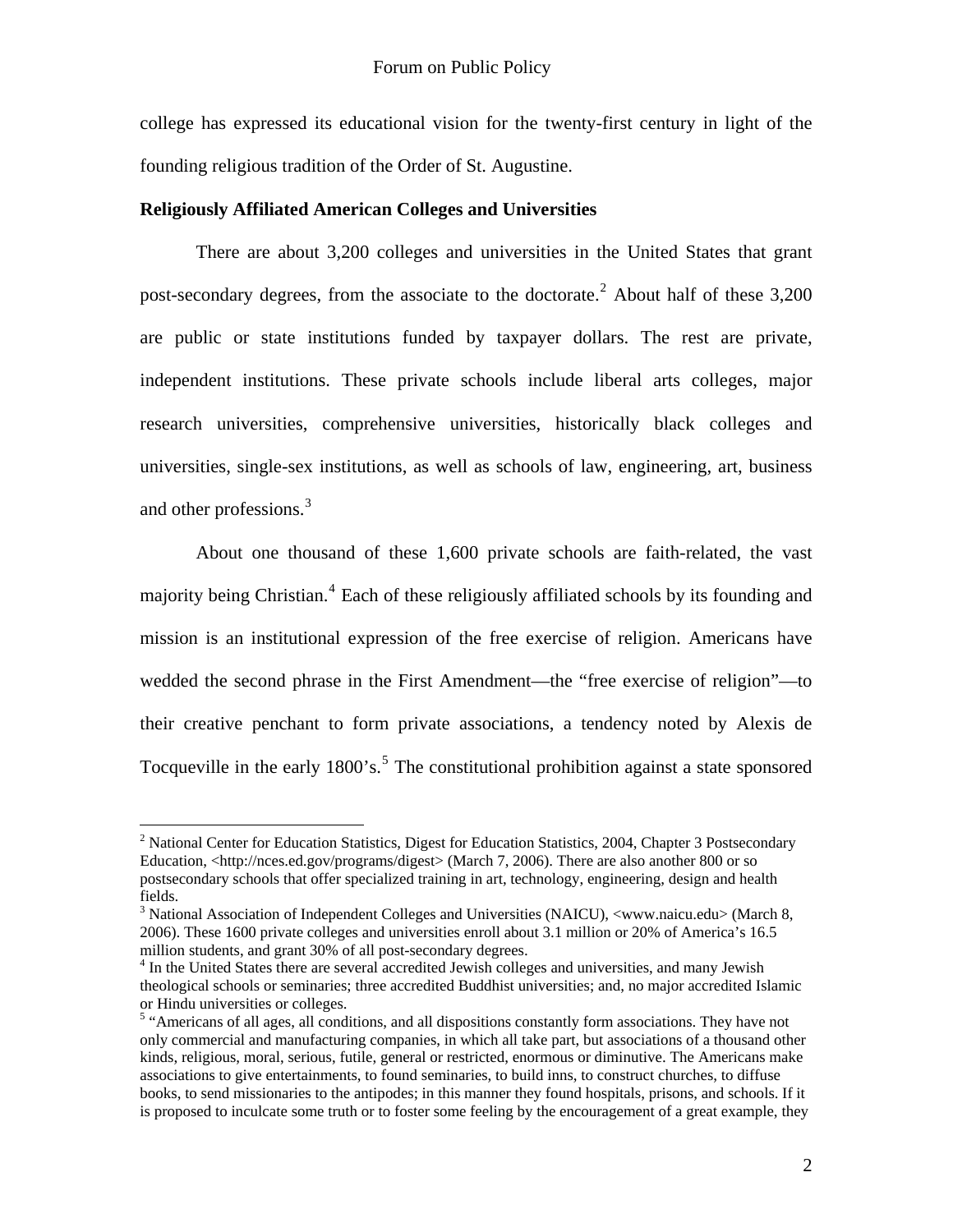religion, the protected free exercise of religion, and American social initiative and ingenuity have all helped to produce this impressive collection of religiously affiliated colleges and universities unique in the world.

There is great variety in the nature of the religious affiliation of these American colleges and universities. The affiliation of most Christian evangelical and fundamentalist colleges with their church or faith community is typically one of close cooperation and doctrinal congruity. In such cases the clear purpose of the college can be expressed in such phrases as "to advance the cause of Christ-centered higher education and… to transform lives by faithfully relating scholarship and service to biblical truth".<sup>[6](#page-2-0)</sup> Typically in such schools students, faculty and staff are expected to pledge and often to sign statements of faith and morals.

On the other hand many private colleges have only a nominal relationship with the original founding church. In such cases the contemporary religious affiliation is an historical footnote in the course catalog. Zealous founders stare down from their portraits on the walls of the administration building at the latest generation of students. However the fervent faith of these founding fathers or mothers has little or no real influence on the education of students today. Remnants of the institution's original religious affiliation may be found in references to a place for ethics in the curriculum and character development in student life. Explicit faith commitment, however, is usually not

form a society." Alexis de Tocqueville, *Democracy in America, Volume II, Section II, Chapter V*, <[http://xroads.virginia.edu/~HYPER/DETOC/toc\\_indx.html](http://xroads.virginia.edu/%7EHYPER/DETOC/toc_indx.html)> (March 15, 2006).

<span id="page-2-0"></span> $6$  Council for Christian Colleges and Universities' mission, <[www.cccu.org>](http://www.cccu.org/) (March 17, 2006).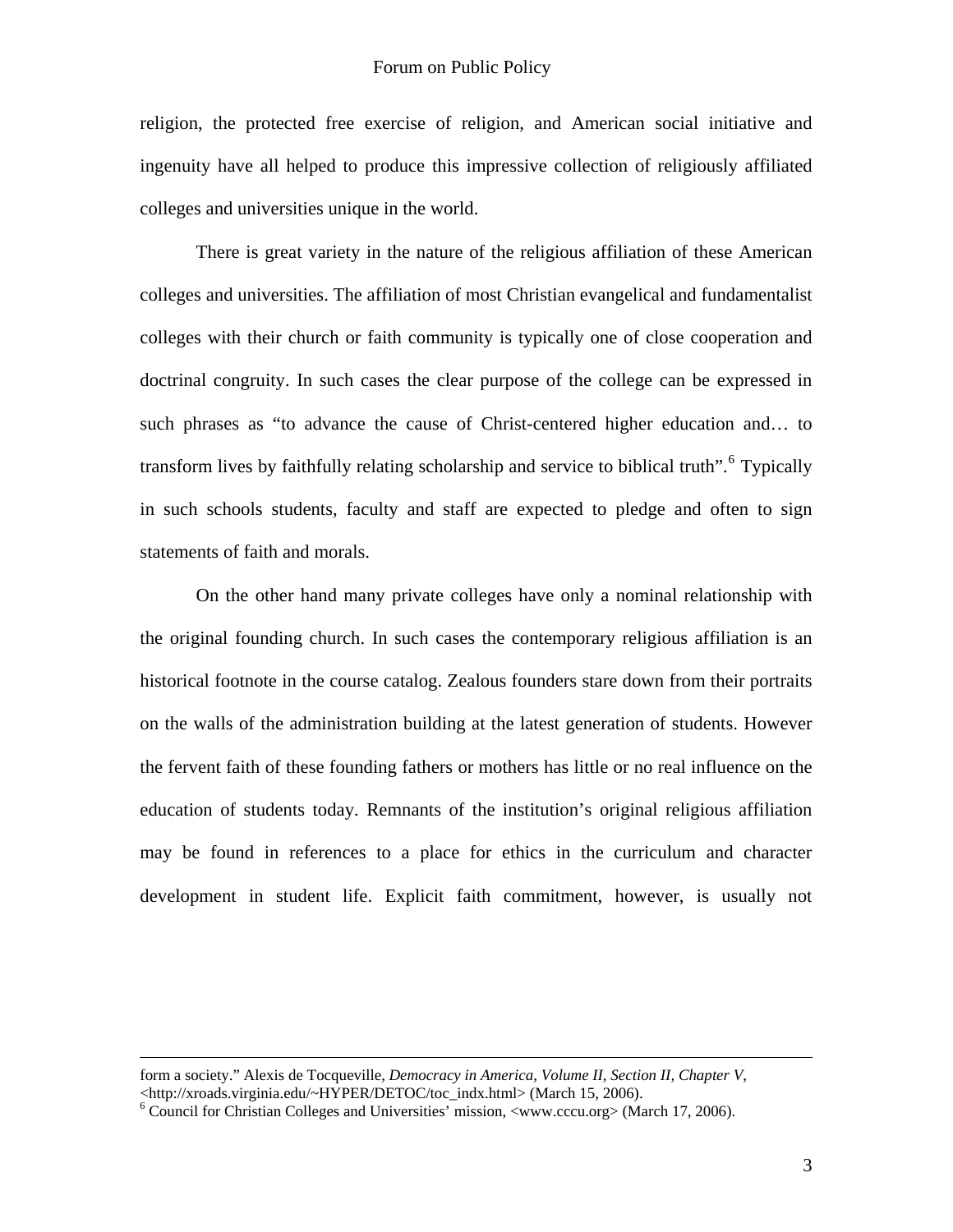mentioned, even though such schools owe their existence to a faith tradition that exercised its right under the Constitution to establish an educational institution.<sup>[7](#page-3-0)</sup>

## **Catholic Colleges and Universities in the United States**

 $\overline{a}$ 

 Catholic Colleges and Universities number just over two hundred and comprise the largest individual subset of religiously affiliated schools in the United States.<sup>[8](#page-3-1)</sup> Postsecondary Catholic institutions range from nationally and internationally recognized universities such as Georgetown, Notre Dame and Villanova, to small liberal arts colleges known only in their region. It is by far the largest informal "system" of Catholic colleges and universities in the world, an archipelago of schools that chart the westward movement of Catholic immigrants and their pastors and religious orders across the American continent.<sup>[9](#page-3-2)</sup>

In August of 1990, with the publication of his important reflection on Catholic higher education, entitled *Ex Corde Ecclesiae* (From the Heart of the Church), Pope John Paul II called Catholic colleges and universities around the world to assert their unique and distinctive educational missions. The Pope and many American bishops and leaders

<span id="page-3-0"></span> $7$  One can still find keystones over arched entrances to Harvard Yard that proclaim "Pro Christo et Ecclesia"—for Christ and the Church: reminders of Harvard's founding by early New England Pilgrims, but hardly part of the university's current mission statement or consciousness. Growing secularism, the rationalism of the Enlightenment, and the reductionism of the scientific method engendered an antireligious ethos in the academy that has, until recently, made religious or theological dialogue suspect in American higher education. See George M. Marsden and Bradley J. Longfield (eds.), *The Secularization of the Academy* (Oxford: Oxford University Press, 1992); James Samuel Preuss, *Explaining Religion: Criticism and theory from Bodin to Freud* (New Haven: Yale University Press, 1987); David Claerbaet, *Faith and Learning: A Bold New Look at Religion in Higher Education* (Grand Rapids, MI: Zondervan Publishing, 2004). I am grateful to the Rev. David Power, OMI, for bringing the last two works to my attention during the 2006 Oxford Round Table.

<span id="page-3-1"></span><sup>&</sup>lt;sup>8</sup> Association of Catholic Colleges and Universities (ACCU), [<www.accunet.org>](http://www.accunet.org/) (March 19, 2006). ACCU has about 220 members, which includes all but a few of American Catholic colleges and universities. ACCU is affiliated with the United States Conference of Catholic Bishops. 9

<span id="page-3-2"></span>Philip Gleason, *Contending with Modernity: Catholic Higher Education in the Twentieth Century* (New York: Oxford University Press, 1995); Alice Gallen, OSU, *Independence and New Partnership in Catholic Higher Education* (Notre Dame: University of Notre Dame Press, 1996); David R. Contosta, *Villanova University 1842-1992: American, Catholic, Augustinian* (University Park: Pennsylvania State University Press, 1995).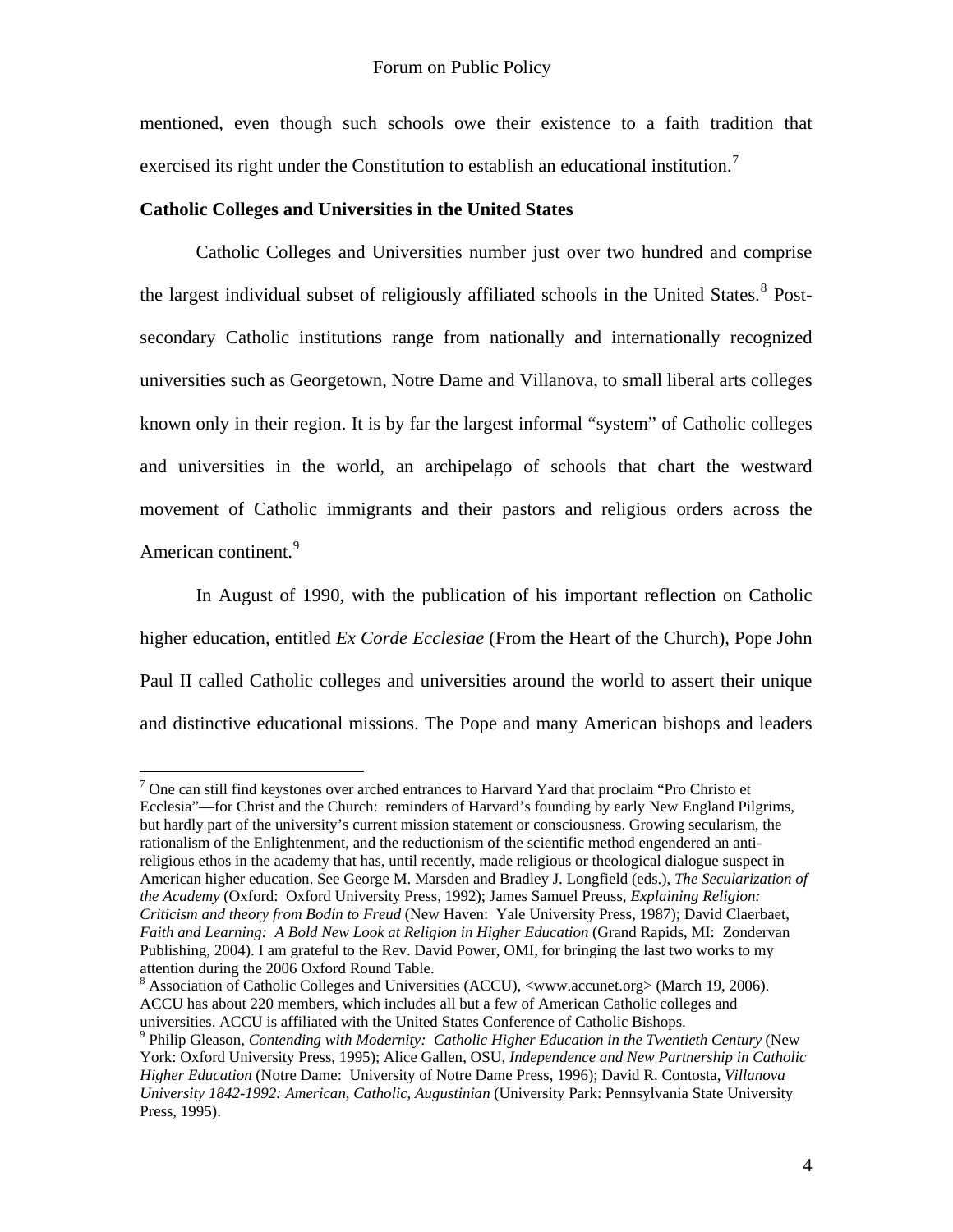in American Catholic higher education had grown concerned that Catholic schools not repeat the history of many originally Protestant institutions and lose their affiliation with the church. It was also the Pope's intent to highlight the distinctive ethos of Catholic higher education, to differentiate it among Christian approaches, and to distinguish it from secular or state institutions. In the United States this had led to a significant, ongoing and fruitful conversation both within and across Catholic campuses about what it means to be a Catholic college or university in the twenty-first century.<sup>[10](#page-4-0)</sup> This article is one example of that kind of conversation.

## **The "Religion" Question in American Higher Education**

 Given the wisdom of the First Amendment, not only regarding the freedom of religion but also the freedoms of speech, of the press, of assembly and of redress of grievances, it is important that religiously affiliated colleges of any type address the crucial question that is prompted by the "no establishment" clause in the Constitution. All American colleges and universities in the United States—Catholic, Protestant and Jewish—that want to retain or deepen the religious-related aspect of their educational mission need to be clear about their role in the life of the republic. How does a religiously affiliated school, with its particular mission and purpose, prepare students for citizenship in a society that cherishes the five freedoms of the First Amendment and also proscribes an established religion? Put more explicitly, how can a college or university founded on the precepts and principles of one, specific religion educate young people for citizenship in a diverse, secular society that recognizes the supremacy of no religion?

<span id="page-4-0"></span><sup>&</sup>lt;sup>10</sup> John P. Langan, S.J., ed., *Catholic Universities in Church and Society: A Dialogue on Ex Corde Ecclesiae* (Washington, D.C: Georgetown University Press, 1993).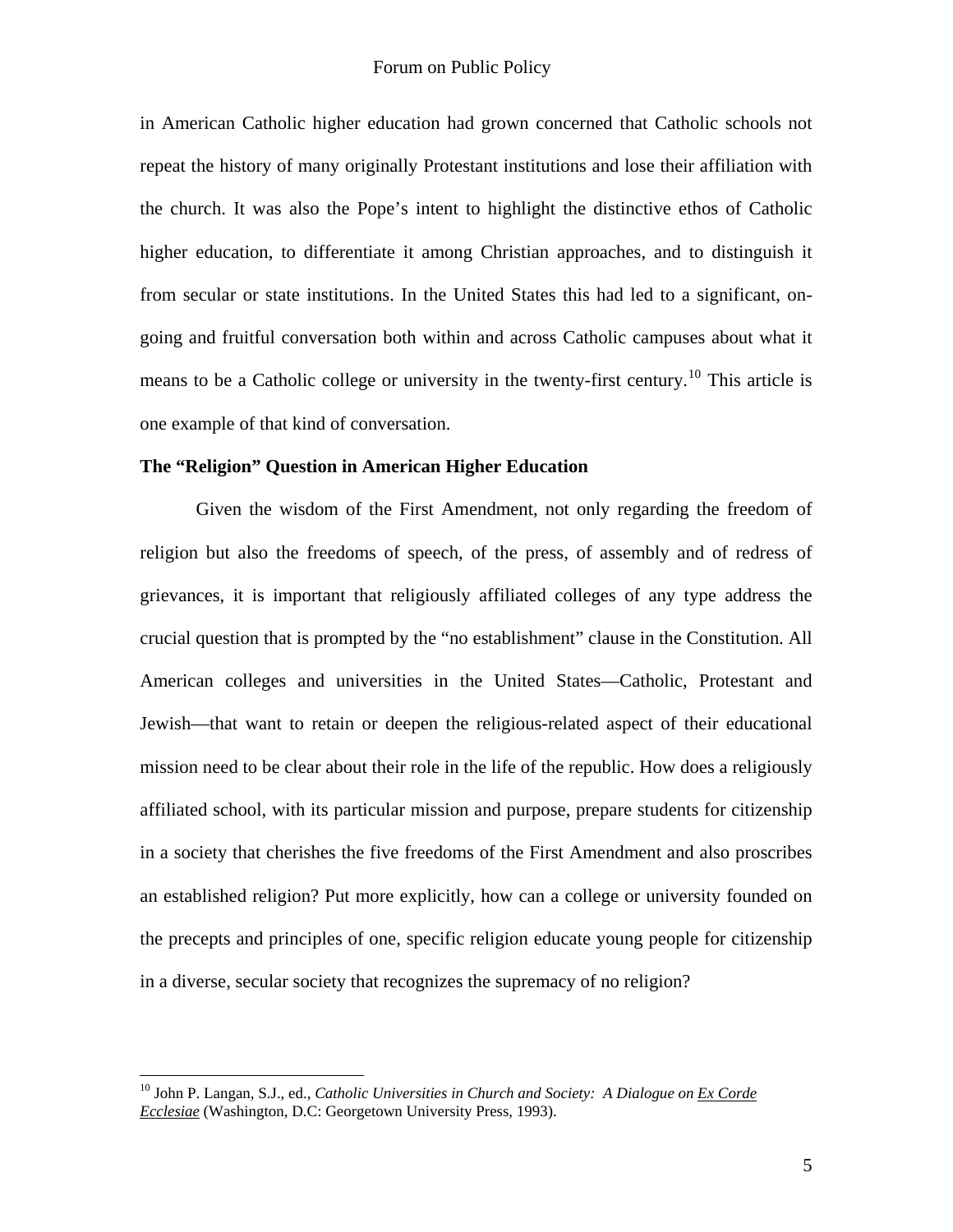This question grows in importance as religious demographics in the United States continue to shift. The number of Americans who identified themselves as Christian declined from 86% in 1990 to 77% in 2001.<sup>[11](#page-5-0)</sup> In the same time period the number of American adults who do not subscribe to any religious identification grew from 8% of the total population to  $14\%$ <sup>[12](#page-5-1)</sup>

Another fact of importance for religiously affiliated schools is that many world events today seem driven at least as much by religious fervor as by economic and social factors. The so-called clash of cultures is defined, for better or for worse, along religious lines: one billion Muslims and one billion plus Christians, for example, struggling—or not—to understand, forgive and tolerate each other. How do colleges and universities that stand in a Christian tradition—Catholic or Protestant—manage these delicate interrelationships between faith and reason, church and state, doctrine and academic freedom, individual aspiration and the common good?

A Catholic college or university can enrich and distinguish its educational mission by drawing from Catholic theological tradition and institutional wisdom. This tradition and wisdom is expressed in many documents and statements of the Church over the centuries.[13](#page-5-2) This paper will review five recent official documents of the Catholic Church that have special relevance for Catholic higher education. A college's or university's affiliation with the Catholic Church should not be only *de jure* but *de facto*. To call itself Catholic a college or university needs not only a founding charter recognized by the local

<span id="page-5-0"></span><sup>&</sup>lt;sup>11</sup> The Graduate Center, City University of New York, "American Religious Identification Survey," <[http://gc.cuny.edu/faculty/research\\_briefs/aris/key\\_findings.htm>](http://gc.cuny.edu/faculty/research_briefs/aris/key_findings.htm) (August 19, [2](http://gc.cuny.edu/faculty/research_briefs/aris/key_findings.htm)006). <sup>12</sup> The Graduate Center.

<span id="page-5-2"></span><span id="page-5-1"></span><sup>&</sup>lt;sup>13</sup> Alice Gallen, OSU, ed., *American Catholic Higher Education: Essential Documents 1967-1990* (Notre Dame: University of Notre Dame Press, 1992). This collection of more recent church documents on higher education is an important overview of the subject.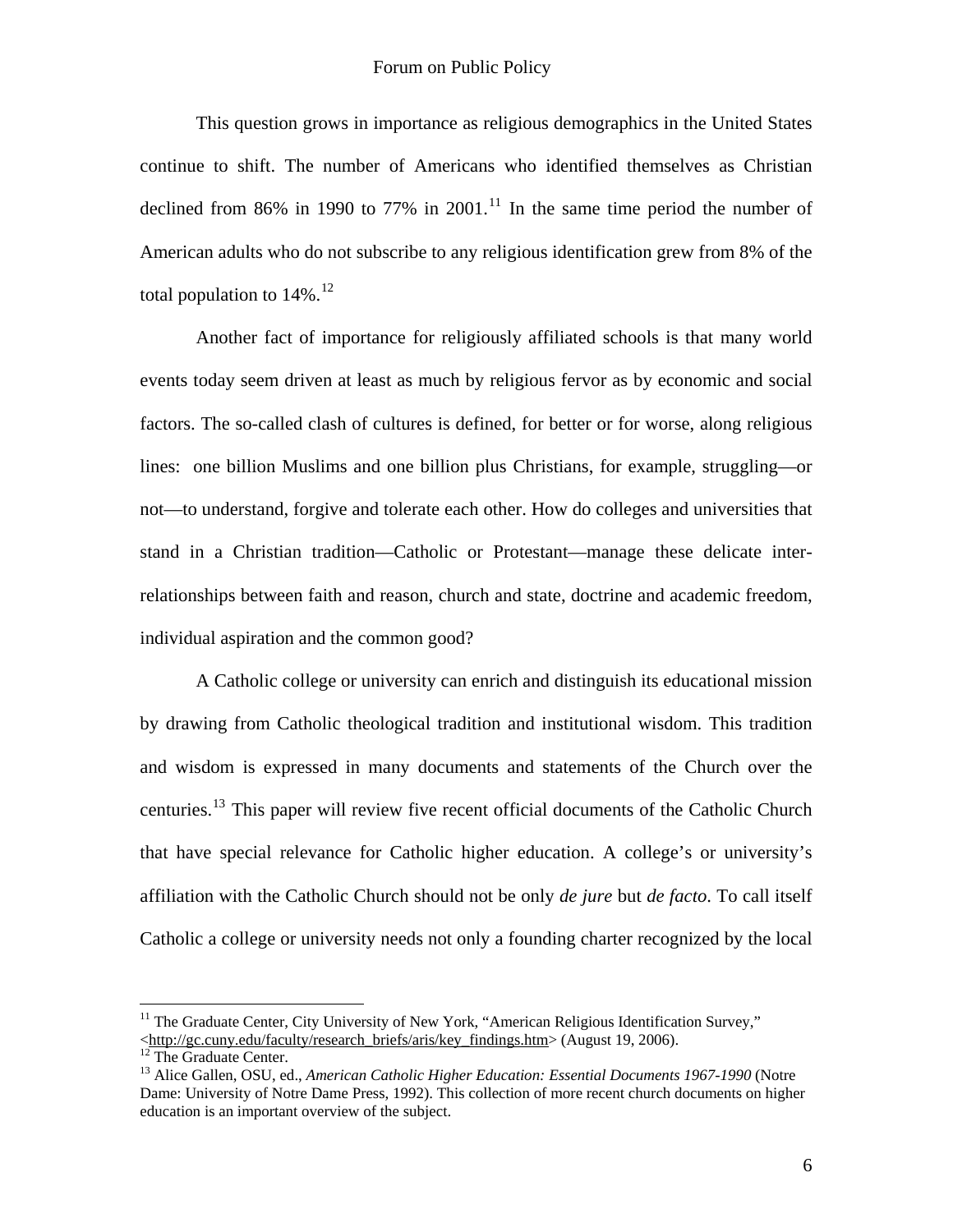bishop or by the Vatican. It needs to reflect in its mission statement as well as in its curriculum and campus culture the values and virtues that the Church treasures in its tradition. $14$ 

A review of these documents will be followed by reflections on how Catholic colleges and universities, drawing from the Church's collective reflections on higher education and on the intersection of faith and culture, enrich the American citizenry by preparing graduates to advance the social foundations of democracy. The distinctive values and virtues of Catholic higher education prepare students to be valued and virtuous citizens.

## **Recent Catholic Teachings that Enrich Catholic Colleges and Universities**

The Vatican has spoken and written often about Catholic colleges and universities, especially in recent decades.<sup>[15](#page-6-1)</sup> Among the official pronouncements of the Church there are five seminal documents that provide American Catholic colleges and universities with a rich source of reflection for their educational missions. The first three of these documents come from the Second Vatican Council (1962-1965): The Church in the Modern World (*Gaudium et Spes*—Joy and Hope); The Relation of the Church to Non-Christian Religions (*Nostra Aetate*—In Our Time); and, the Declaration on Religious Freedom (*Dignitatis Humanae*—Of Human Dignity). The other two are more

1

<span id="page-6-1"></span>15 Pope John Paul II: *Sapientia Christiana*, April 1979; Discourse to the *Institut Catholique de Paris,* June 1980; Discourse to the University of Coimbra, May 1982; Address to Intellectuals, to Students and to University Personnel at Medellin, Colombia, July 1986; Address to Leaders of Catholic Higher Education, September 1987; Allocution to the International Congress on Catholic Universities, April 1989. Pope Paul VI: Discourse to the Delegates of the International Federation of Catholic Universities, November 1972; Address to Presidents and Rectors of the Universities of the Society of Jesus, August 1975. Papal documents, [<http://www.vatican.va/holy\\_father/index.htm>](http://www.vatican.va/holy_father/index.htm) (March 20, 2006). It is also of historical interest to note that John Paul II begins *Ex Corde Ecclesiae* with a footnoted reference to a letter from Pope Alexander IV to the University of Paris, April 1255—a charming example of the Vatican's deep sense of tradition.

<span id="page-6-0"></span><sup>&</sup>lt;sup>14</sup> *Ex Corde Ecclesiae*, Part II, General Norms, Articles 1, 2, 3, [<http://www.cin.org/jp2/excorde.html](http://www.cin.org/jp2/excorde.html)> (March 20, 2006).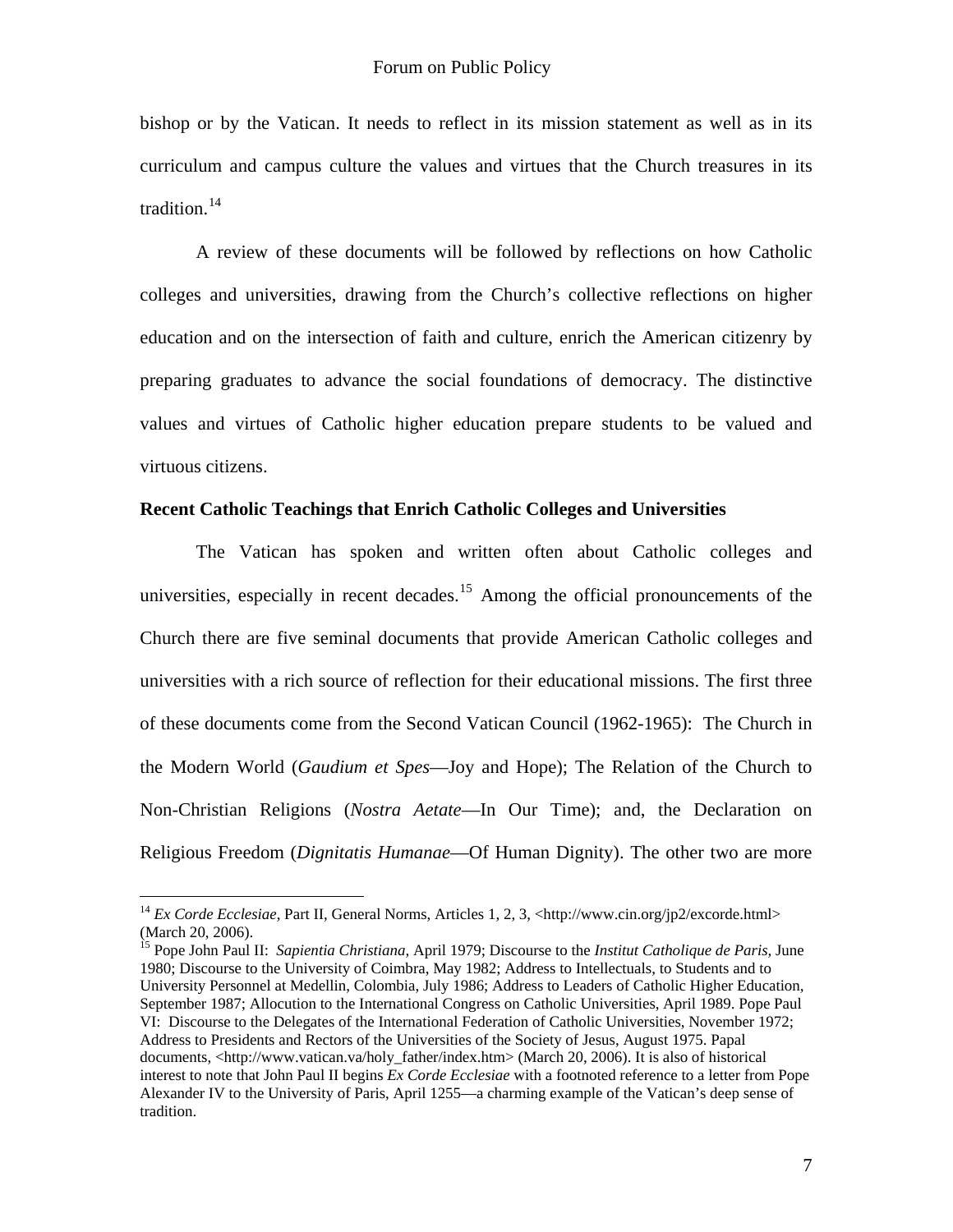recent: Pope John Paul II's On Catholic Universities (*Ex Corde Ecclesiae*—From the Heart of the Church) issued in 1990; and, Pope Benedict XVI's first encyclical God Is Love (*Deus Caritas Est*) issued in December of 2005.<sup>[16](#page-7-0)</sup>

Each of these five documents provides the benefit of deep and expansive theological reflection. They also provide the foundations for a practical theology which American Catholic colleges and universities might employ to deepen their understanding of the particular role they play in American higher education.<sup>[17](#page-7-1)</sup> These Vatican documents also outline how Catholic colleges and universities prepare their students to be valued and valuable citizens in a social democracy.

Many of the ideas that will be highlighted in this article as specific to one of these documents can be found throughout the other documents as well. Vatican statements and pronouncements reflect Catholic theological tradition by documenting how ideas build upon each other from one generation to the next, from one papacy to the next, from one council to the next. Each document intersects with the others in many ways and each is a complex statement in the on-going theological and pastoral dialogue of the church. Documents and pronouncements include ample references to previous Church teaching and seem to rejoice in overlap and repetition. There is value, however, in lifting main themes from each of these five documents in order to construct a framework within

<span id="page-7-0"></span><sup>&</sup>lt;sup>16</sup> An Apostolic Constitution such as *Ex Corde Ecclesiae* is any important document, so called, issued by the Pope, or by a Church Council with the Pope's approval. The next highest category, after an Apostolic Constitution, is an Encyclical or official letter, such as *Deus Caritas Est*, to be circulated around the world. The official Latin title of each of the five documents is provided. Throughout this article the Latin titles will be used because of their brevity and telescoped theological significance. The Latin titles of Vatican documents provide a key to a main theological theme of the work.

<span id="page-7-1"></span><sup>&</sup>lt;sup>17</sup> The field of practical theology attempts to analyze contemporary society in order to: identify current questions, issues, and needs; suggest various practices that might embody the Church's strategic responses; and, interpret the contexts which shape those potential practices.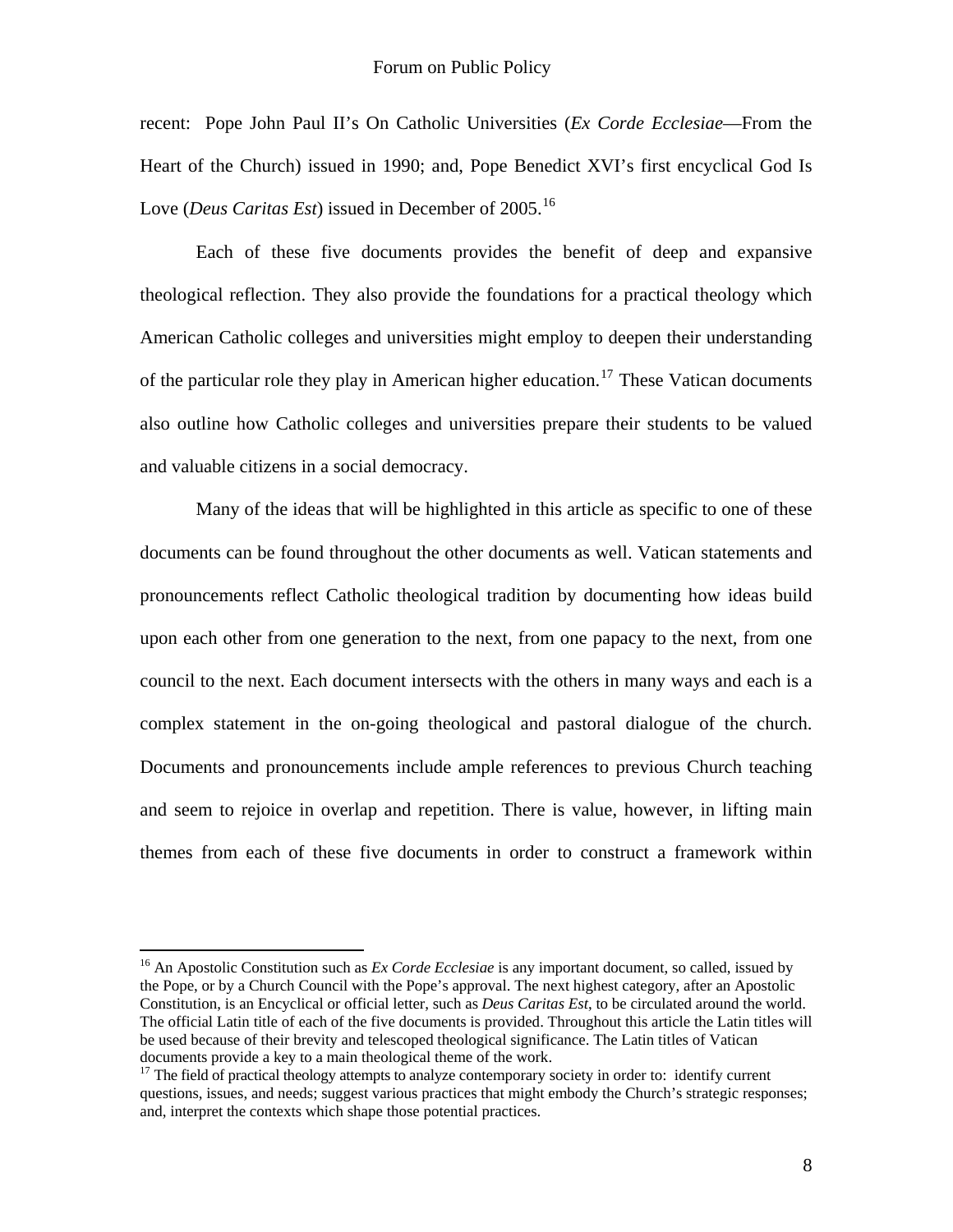which to understand the particular and distinctive role of American Catholic colleges and universities.

There is unfortunately no space to reflect on the rich and instructive political history and context of each document. Suffice it to say that contrary to popular notions, Vatican documents, especially those from a council like Vatican II, are the products of discussion, debate, compromise, and—in the perspective of faith—of the spirit of God moving amidst the often confusing and contentious political realities that suffuse even the noblest of human conversations.

Each of these five documents will now be explored for its contributions to the educational mission of Catholic colleges and universities.

#### **The Church in the Modern World**

## **(***Gaudium et Spes***—Joy and Hope)**

 $\overline{a}$ 

Of the five Vatican documents proposed for contemporary reflections by American Catholic colleges and universities this is the most important. The other four, drawing both inspiration and content from this foundational text, more or less elaborate various aspects of it. *Gaudium et Spes* serves as a kind of *magna carta* for the modern Catholic college or university.<sup>[18](#page-8-0)</sup>

*Gaudium et Spes* was promulgated on December 7, 1965. It emerged as the last and in many ways the culminating work of the Second Vatican II. While earlier

<span id="page-8-0"></span><sup>18</sup> Pope John Paul II uses this same analogy of *magna carta* to describe his hopes for *Ex Corde Ecclesiae* #8. Other authors addressing the topic of Catholic higher education might select a different list of Vatican documents than the one proposed here. For example, one of the early major texts to emerge from the Second Vatican Council was *Lumen Gentium*, a long, introspective, theological reflection on the nature of the Church as the People of God and the Body of Christ. A more conservative or traditional approach to the questions raised in this paper might add *Lumen Gentium* to the list or even substitute it in place of *Gaudium et Spes*. However, *Lumen Gentium* says little about the Church's interaction with the world and relationship with the diversity of human cultures, both of which are crucial and defining questions for Catholic colleges and universities.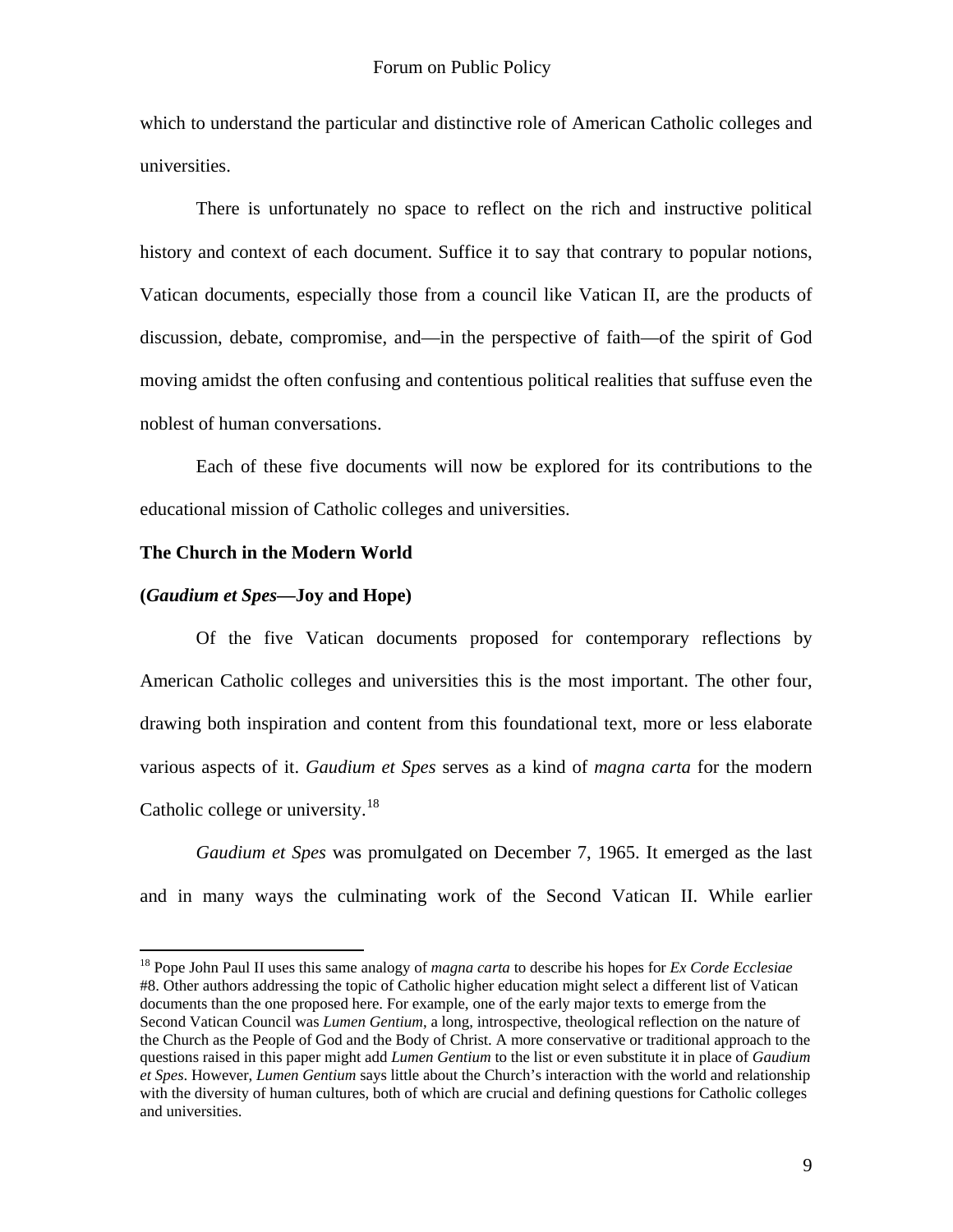documents of the Council focus on the inner life of the Church and doctrine, *Gaudium et Spes* expresses the Church's reflection on its relationship with the contemporary world.<sup>[19](#page-9-0)</sup> The document proclaims that the proper role of the Church is one of engagement with the world in its diversity of cultures, of peoples, and of political systems. The Church should "focus its attention ... on the whole human family along with the sum of those realities in the midst of which it lives; that world which is the theater of human history, and the heir of human energies, tragedies and triumphs; that world which the Christian sees a created and sustained by its Maker's love...."<sup>[20](#page-9-1)</sup>

In contrast to the defensive tone and isolationist stance of much of Vatican rhetoric and writing throughout the previous century, *Gaudium et Spes* is remarkable because of its call for open engagement with the world. It calls Catholics and all Christians to an optimistic but realistic dialogue with all peoples, with the goal of transformation of societies and cultures in light of Gospel values.<sup>[21](#page-9-2)</sup> The document speaks eloquently of the Church's "solidarity with, as well as its respect and love for the entire human family with which it is bound up," and of the need to work with all persons for the renewal of human society and new solutions to common problems.<sup>[22](#page-9-3)</sup>

1

<span id="page-9-0"></span><sup>&</sup>lt;sup>19</sup> The opening words are: "The joys (*gaudium*) and hopes (*spes*), the griefs and the anxieties of the people of this age, especially those who are poor or in any way afflicted, these are the joys and hopes, the griefs and anxieties of the followers of Christ (#1)."

<span id="page-9-1"></span><sup>20</sup> *Gaudium et Spes* #2. Documents of the Second Vatican Council,

<sup>&</sup>lt;[http://www.vatican.va/archive/hist\\_councils/ii\\_vatican\\_council/index.htm>](http://www.vatican.va/archive/hist_councils/ii_vatican_council/index.htm) (March 25, 2006). Vatican II documents are also found in Walter M. Abbot, S.J., ed., *The Documents of Vatican II* (New York: The America Press, 1966). Documents are comprised of numbered paragraphs for easy reference.<br><sup>21</sup> This document is in many ways the Catholic Church's official reflection on what Richard Niebuhr

<span id="page-9-2"></span>described as "the many sided debate about the relations of Christianity and civilization" in Richard Niebuhr, *Christ and Culture*, (New York: Harper Brothers, 1951), 1. *Gaudium et Spes* would generally fit into Niebuhr's theological category of "Christ the Transformer of Culture" (*Christ and Culture*, pp. 190— 229), while many earlier Vatican documents of the nineteenth and twentieth century would fit into his category of "Christ Above Culture" (*Christ and Culture*, pp. 116—148). 22 *Gaudium et Spes* #3.

<span id="page-9-3"></span>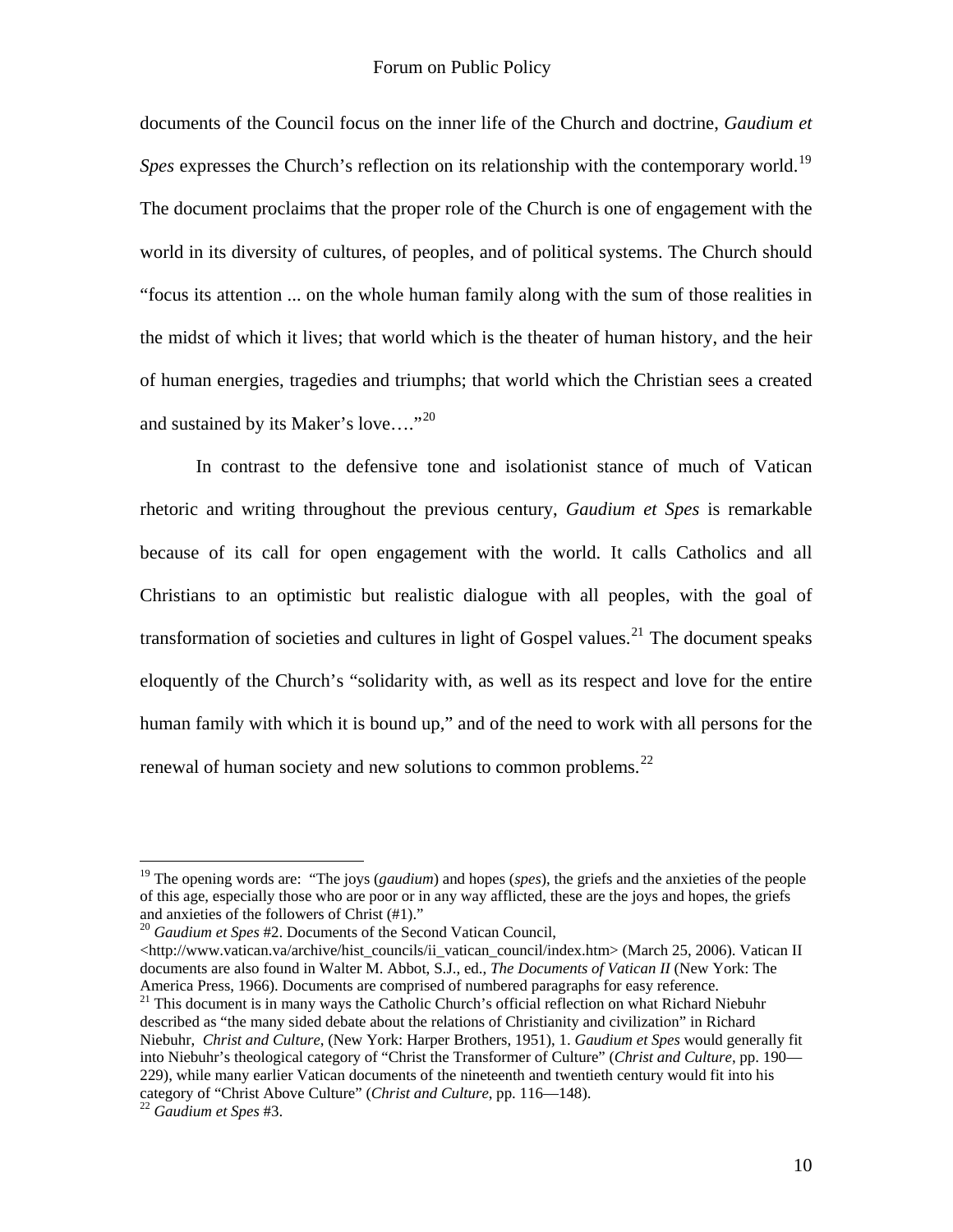Like the Church which founded them, the campus culture of many American Catholic colleges and universities prior to the mid-twentieth century could be described as parochial and defensive. Even though as academic institutions they engaged the wider intellectual communities of the arts and sciences, their educational missions were generally restricted to serving the Catholic male population in a country where many private institutions of higher education refused to admit Catholics.<sup>[23](#page-10-0)</sup> There were few non-Catholics enrolled or teaching in Catholic colleges and universities before 1950.

*Gaudium et Spes* calls the Church as a whole, and Catholic colleges and universities in particular, to a new kind of engagement and dialogue with the world. It is a challenge to the whole Church and, by extension, to its educational institutions to plunge into the critical questions and controversies of the contemporary world as full partners in on-going dialogue about civilization and its problems.<sup>[24](#page-10-1)</sup> The document discusses the importance of "the various disciplines of philosophy, history and of mathematical and natural science, and... the arts" as ways of elevating "the human family to a more sublime understanding of truth, goodness, and beauty, and to the formation of considered opinions which have universal value."[25](#page-10-2) The importance of the academic disciplines as ways of enriching and advancing human dialogue and of solving human problems is stressed throughout the entire text. Not only the liberal arts (#62), but the physical sciences (#5), and the social sciences in general (#63) and economics (#64) and political science (#73-76) in particular are advanced as ways of bringing people together in the search for truth (#59) and for solutions to persistent and troubling human problems (#5).

<span id="page-10-0"></span><sup>23</sup> See David Contosta, *Villanova*, for charming details of such history at Villanova University during its first century.

<span id="page-10-2"></span><span id="page-10-1"></span><sup>24</sup> *Gaudium et Spes* #3. 25 *Gaudium et Spes* #57.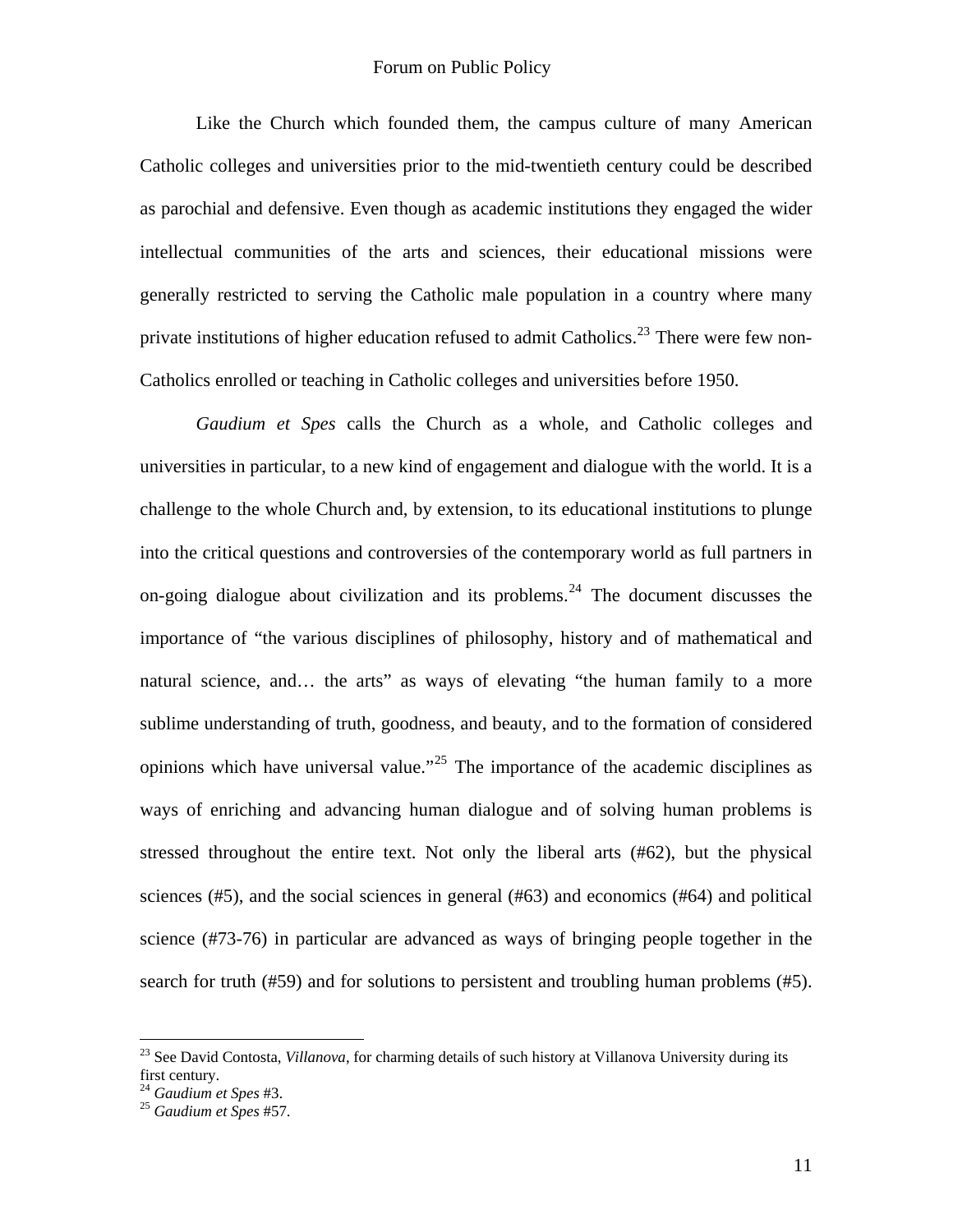Of particular interest to the academy is the document's call "to harmonize the proliferation of particular branches of study with the necessity of forming a synthesis of them, and of preserving among men the faculties of contemplation and observations which lead to wisdom."<sup>[26](#page-11-0)</sup>

The common ground for this continuous dialogue is the dignity of the human person. This is the foundational theme of the entire document and the specific topic of chapter one. The Christian affirmation of the dignity of each person is based on the scriptural belief that humans are created in God's image.<sup>[27](#page-11-1)</sup> Catholic colleges and universities receive this cornerstone of their educational mission from *Gaudium et Spes*. The human dignity of each and every person in the academic community is the *sine qua non* of Catholic higher education. All other dimensions of the person: the intellect (#15), conscience  $(\#16)$ , freedom  $(\#17)$ , and the goal of human life  $(\#19)$ —all derive from this basic understanding of and commitment to human dignity. While members of other religions or persons of no particular religious belief may affirm human dignity for different philosophical reasons, this respect for every person can serve as the shared starting point for ecumenical, inter-faith and cross cultural discourse and debate on a Catholic campus.

In several paragraphs that are especially relevant for the academic world, the document calls for serious dialogue with those whose life experience and philosophical convictions leave them doubting God's existence.<sup>[28](#page-11-2)</sup> Christians are called to sincere and prudent dialogue with all persons, even with those whose deeply held beliefs may be profoundly different, so long as the dignity of the person, the integrity of the intellect, and

<span id="page-11-1"></span><span id="page-11-0"></span><sup>26</sup> *Gaudium et Spes* #56. See also *Ex Corde Ecclesiae* #15, 16, and Genesis 1: 26-27. 27 *Gaudium et Spes* #12. 28 *Gaudium et Spes* #19-21.

<span id="page-11-2"></span>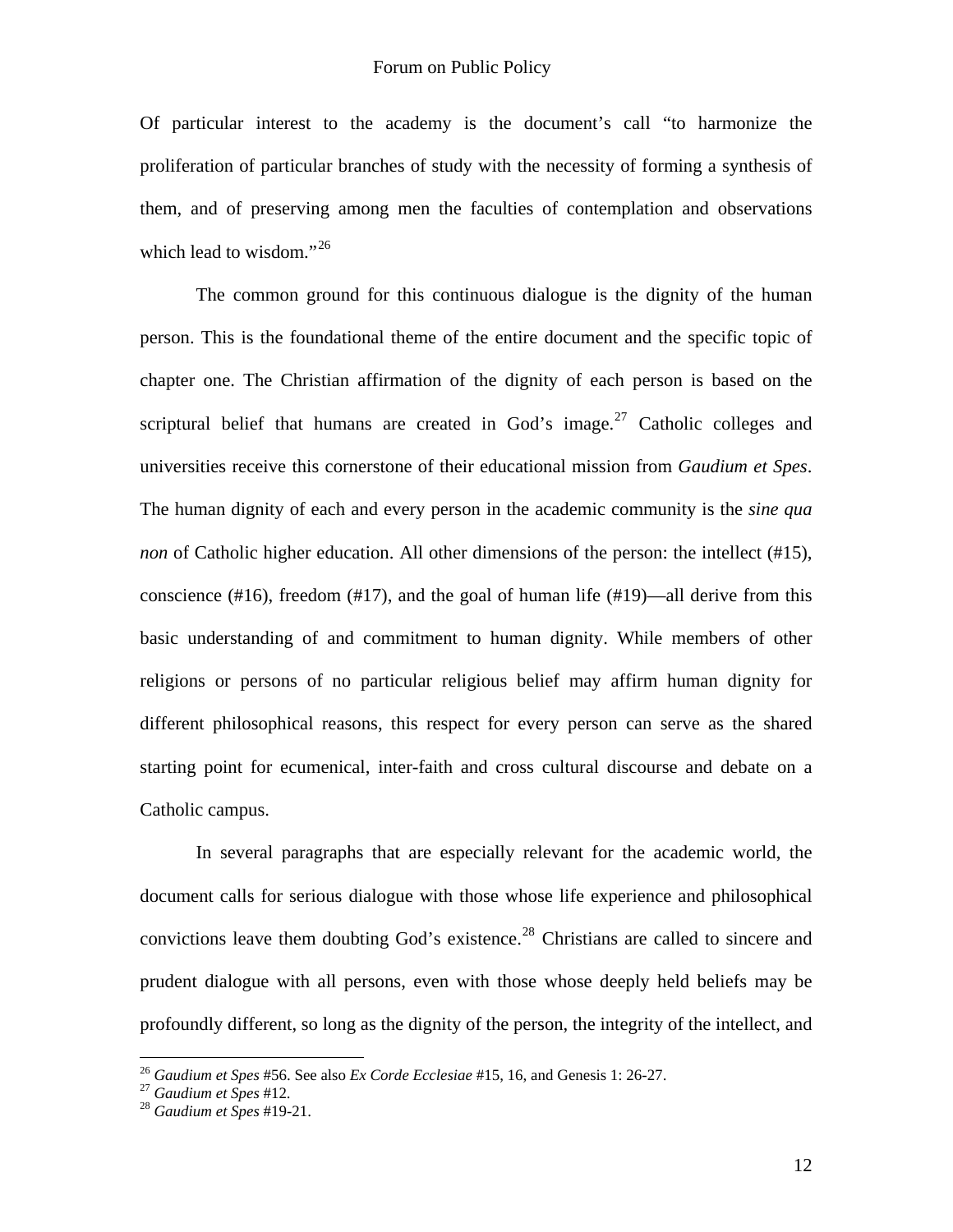the freedom of conscience are respected for and by all. Such dialogue is essential for the betterment of the world that we all share together.<sup>[29](#page-12-0)</sup> Christians should not presume that they have a monopoly on God's Spirit, but that "the Holy Spirit in a manner known only to God offers to every person the possibility of being associated with this paschal mystery" of Christ. $30$ 

Such language sets the direction for how a Catholic college or university can develop an ethos of intellectual hospitality and an attitude of welcome for all of the diverse members of its academic community into the very center of its educational mission and purpose. *Gaudium et Spes* offers a theological model for how a Catholic college or university can be specific about its Catholic nature and yet at the same time embrace faculty, students and administrators who are not Catholic, or who may be disaffected Catholics. The key is a profound respect for human dignity based on the biblical belief that we are all created in God's image.

The document then turns in chapter two to the theme of the "Community of Humankind".<sup>[31](#page-12-2)</sup> The foundational idea in this chapter is the importance of mutual respect for all persons, in light of the Christian commandment of love.<sup>[32](#page-12-3)</sup> This commandment applies even and especially to our relationships with those who are different from ourselves.<sup>[33](#page-12-4)</sup> Basic human equality is an imperative that derives from the deeply held assumption of basic human dignity. $34$ 

<span id="page-12-0"></span> $29$  Gaudium et Spes #21.

<span id="page-12-3"></span><span id="page-12-2"></span>

<span id="page-12-1"></span><sup>&</sup>lt;sup>30</sup> Gaudium et Spes #22.<br><sup>31</sup> Gaudium et Spes #23-32.<br><sup>32</sup> Gaudium et Spes #24; see also Romans 13:9-10; I John 4:20<br><sup>33</sup> Gaudium et Spes #27-28.<br><sup>34</sup> Gaudium et Spes #29.

<span id="page-12-4"></span>

<span id="page-12-5"></span>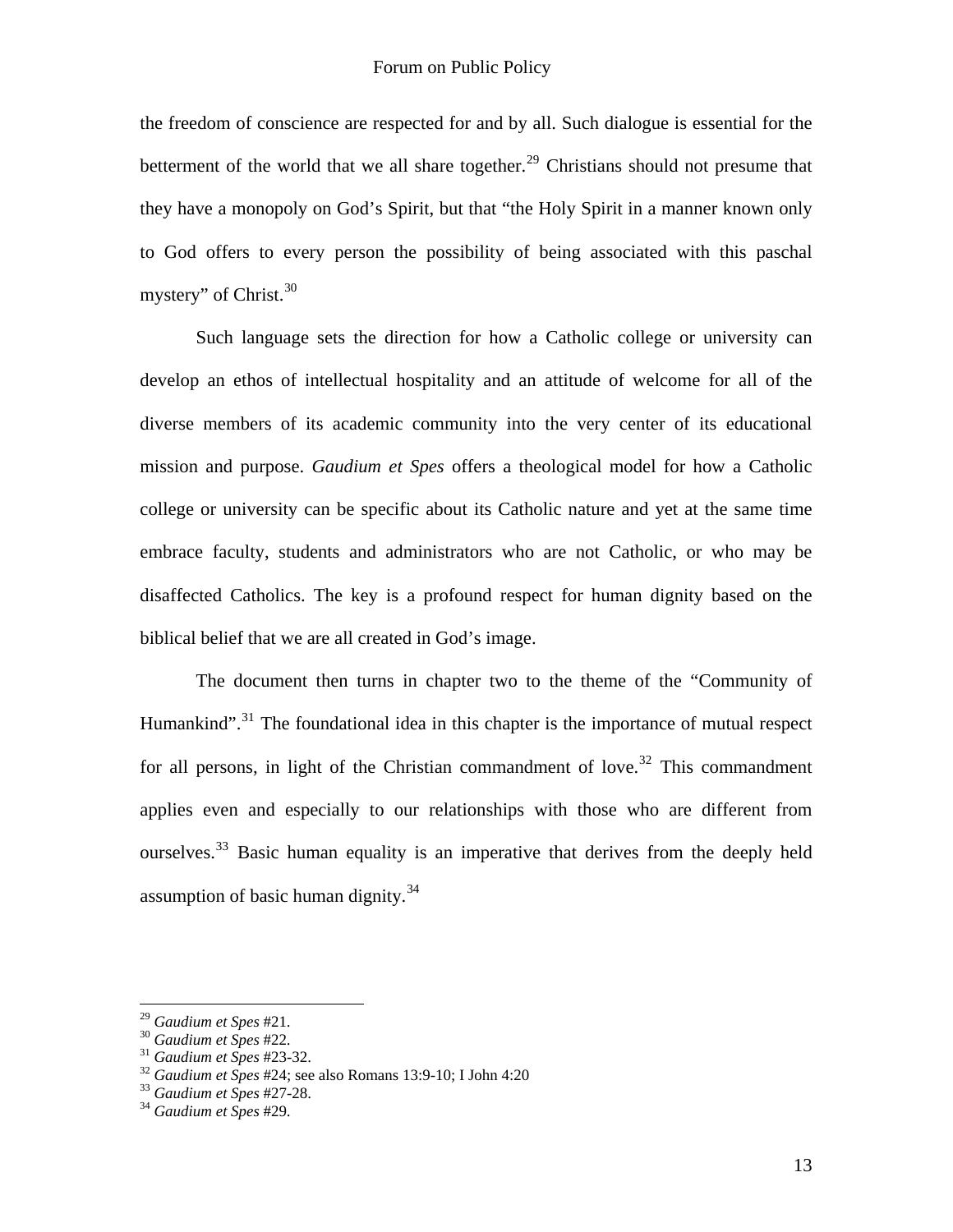Many Catholic colleges and universities mention in their mission statements the centrality of the common good as a core value. *Gaudium et Spes* provides a helpful description of the common good. It is "the sum of those conditions of social life which allow social groups and their individual members relatively thorough and ready access to their own fulfillment...."<sup>[35](#page-13-0)</sup> In today's complex world the common good involves the rights and duties of the whole human race. "Every social group must take account of the needs and legitimate aspirations of other groups, and even of the general welfare of the entire human family."<sup>[36](#page-13-1)</sup>

The document mentions certain general principles that apply to how the Church should address specific problems in the world, keeping the common good in the forefront. Among the most important of these principles are human rights (#41), the unity of the human family (#42), the responsibilities of citizenship (#75-76), and peace among the community of nations (#77-93).

One cannot overestimate the richness and importance of the theological themes and practical suggestions in *Gaudium et Spes* for how contemporary Catholic colleges and universities can understand and define their unique and distinctive place in American higher education in general. The document challenges Catholic colleges and universities to open engagement with the world in a continuous dialogue for the transformation of societies and cultures. The document stresses the importance of academic disciplines as ways of enriching and advancing that dialogue for the critical evaluation of human problems and the development of solutions. It establishes basic human dignity, equality of all persons, and the common good of the entire human family as foundational

<span id="page-13-0"></span><sup>35</sup> *Gaudium et Spes* #26. 36 *Gaudium et Spes #26.*

<span id="page-13-1"></span>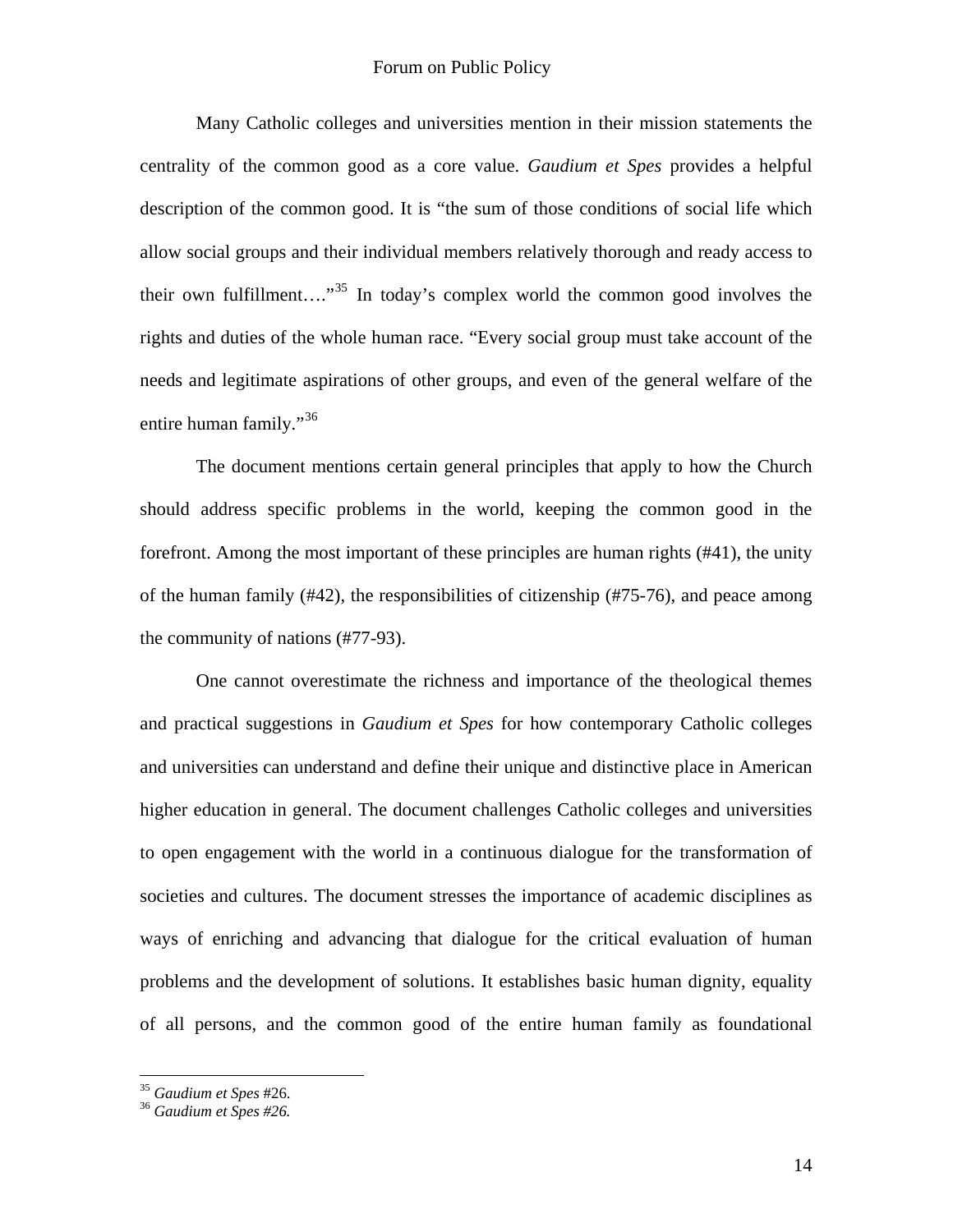principles for Catholic higher education. In sum, in its institutions of higher learning the Church enjoys a precious opportunity to engage in on-going, structured and critical dialogue with the many cultures of the world and with the diversity of academic disciplines.

## **Declaration on the Relation of the Church to Non-Christian Religions**

## **(***Nostra Aetate***—In Our Time)**

This document was also promulgated during the last session of Vatican II, in October of 1965, two months before *Gaudium et Spes*. It is a very brief statement of only a few pages, in contrast to the sixty plus pages of *Gaudium et Spes*.

However, the two documents promote the same openness to the world and both call for dialogue and mutual respect. *Nostra Aetate* focuses specifically on the Church's relationship with other religions, in particular with Hinduism, Buddhism, and in a special way with the other two Abrahamic faiths, Judaism and Islam. At most contemporary American Catholic colleges and universities one finds representatives of all the world's major religions among faculty, students and staff. This document provides a theological guide for how the Catholic and Christian members of the academic community should relate with their colleagues from different religions.

Part of the mission of the Catholic college is to promote "unity and love among men, indeed among nations," emphasizing "what men have in common and what draws them to fellowship.<sup>[37](#page-14-0)</sup> A Catholic institution of higher education is the ideal venue for realizing the document's exhortation "that through dialogue and collaboration with the followers of other religions, carried out with prudence and love and in witness to the

<span id="page-14-0"></span><sup>37</sup> *Nostra Aetate* #1.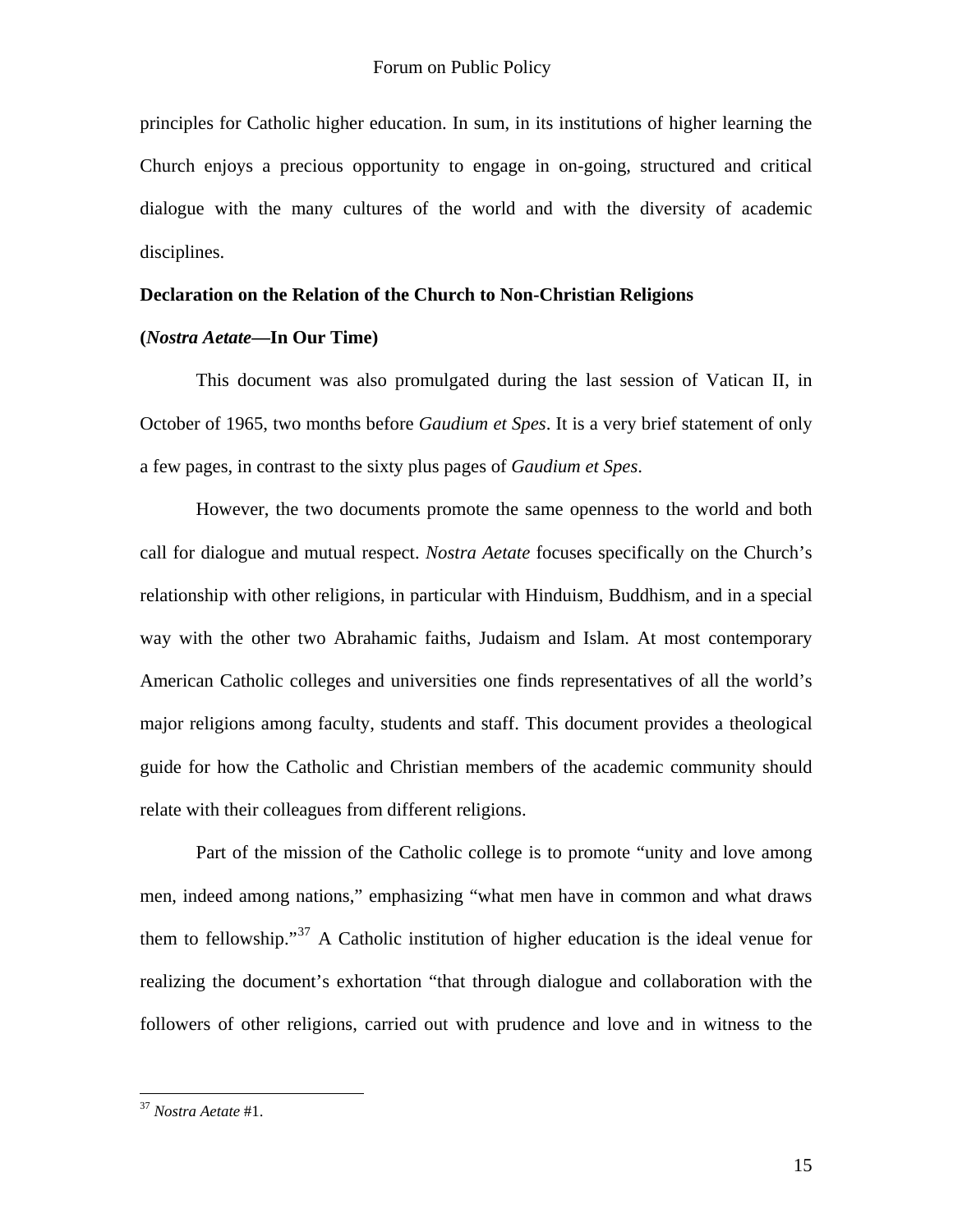Christian faith and life, [Christians] recognize, preserve and promote the good things, spiritual and moral, as well as the socio-cultural values found among these peoples."<sup>[38](#page-15-0)</sup>

A special, heartfelt exhortation—noteworthy in that it was written over forty years ago—is made to Christians and Muslims to move beyond the quarrels and hostilities that mark their shared histories, to work for mutual understanding, and to cooperate together for social justice and human welfare in the world, as well as for peace and freedom.<sup>[39](#page-15-1)</sup>

The longest section of *Nostra Aetate*, however, is devoted to the Church's relationship with members of the Jewish faith. Christians are reminded that their faith is inherited from the children of the patriarchs and Moses, and that the two religions share a "common patrimony".[40](#page-15-2) The Council "wants to foster and recommend that mutual understanding and respect which is the fruit, above all, of biblical and theological studies as well as of fraternal dialogues."<sup>[41](#page-15-3)</sup>

The theological foundation of inter-religious dialogue promoted in *Nostra Aetate* rests on the same major theme found in *Gaudium et Spes*, namely, the dignity of the human person. No matter a person's religion, all of us are created in God's image.<sup>[42](#page-15-4)</sup> "No foundation therefore remains for any theory or practice that leads to discrimination between person and person or people and people, so far as their human dignity and the rights flowing from it are concerned."<sup>[43](#page-15-5)</sup>

It is in this area of inter-religious dialogue that Catholic colleges and universities have a special contribution to the wider community of American higher education.

<span id="page-15-0"></span><sup>38</sup> *Nostra Aetate* #2.

<span id="page-15-3"></span><span id="page-15-2"></span><span id="page-15-1"></span><sup>39</sup> *Nostra Aetate* #3. 40 *Nostra Aetate* #4. 41 *Nostra Aetate* #4. 42 *Nostra Aetate* #5. 43 *Nostra Aetate* #5.

<span id="page-15-4"></span>

<span id="page-15-5"></span>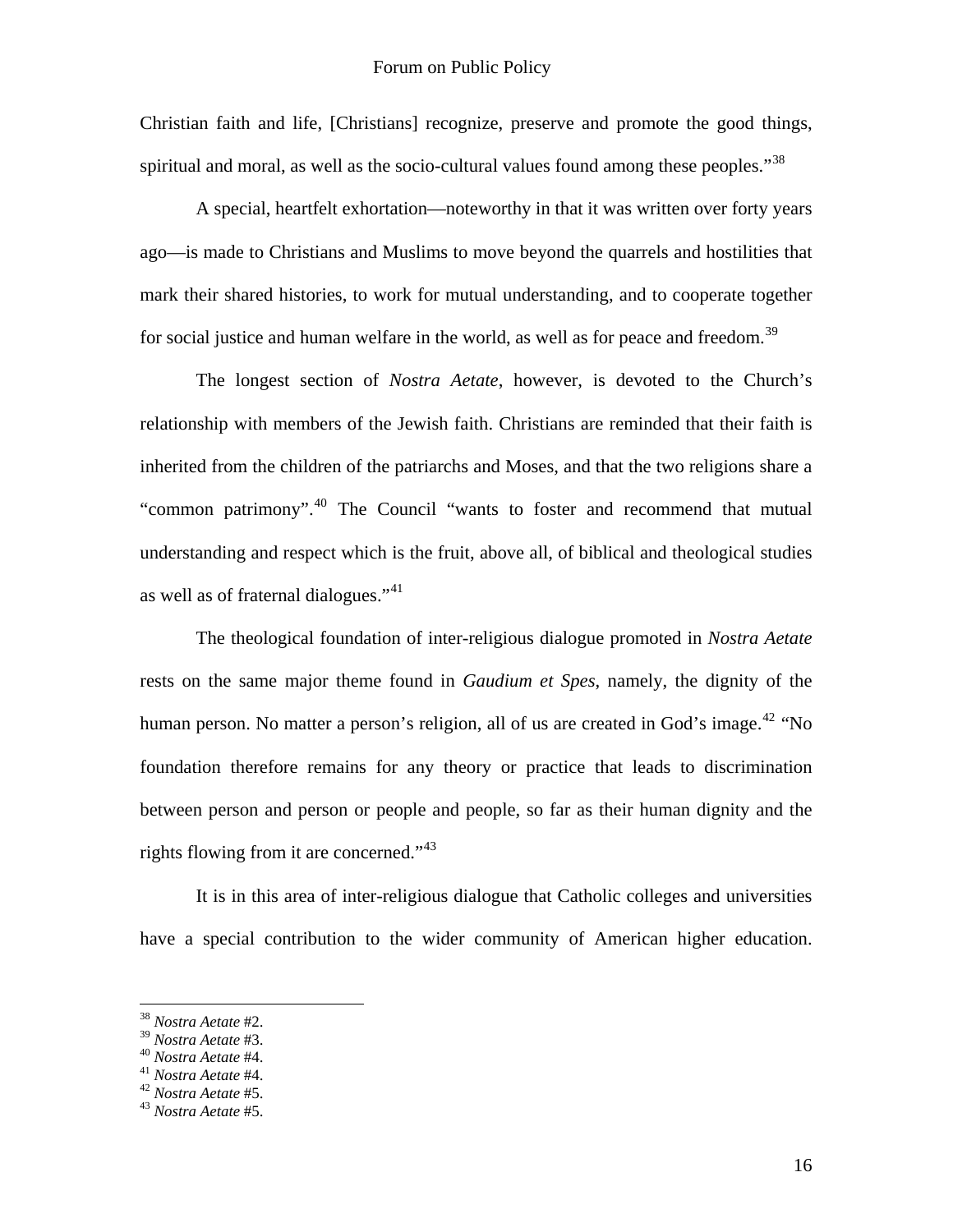Christian or evangelical colleges and universities have mission statements that call all their members to explicit faith in Jesus as Lord and Savior.<sup>[44](#page-16-0)</sup> While they may be open to some levels of inter-religious dialogue—more typically with Jews—they may often shy away from the more radical and extensive dialogue recommended in *Nostra Aetate*, dialogue founded on the Catholic natural law insistence on the dignity of all persons.<sup>[45](#page-16-1)</sup>

At the other end of the spectrum, private, non-sectarian schools and state schools tend to reflect the wider American cultural discomfort with religious dialogue. Misinterpreting or over-interpreting the First Amendment has led to a cultural avoidance of sustained and meaningful inter-religious dialogue for fear that such conversation may infringe on the constitutional rights of faculty and students. In light of both *Gaudium et Spes* and to *Nostra Aetate* Catholic colleges and universities should promote more vigorous, sustained, mutually respectful and academically rigorous inter-religious dialogue and debate. All religions have their proper place in the intellectual and communal life of a Catholic college. Students' experience of and involvement in such inter-religious dialogue is crucial for the United States as its population grows more and more religiously diverse.

## **Declaration on Religious Freedom**

<u>.</u>

#### **(***Dignitatis Humanae***—Of Human Dignity)**

The third document that significantly shapes the self-understanding of American

<span id="page-16-0"></span><sup>&</sup>lt;sup>44</sup> As mentioned earlier, such statements typically describe the mission as one "to advance the cause of Christ-centered higher education and… to transform lives by faithfully relating scholarship and service to biblical truth". Council for Christian Colleges and Universities' mission, <[www.cccu.org>](http://www.cccu.org/) (April 1, 2006). One might describe such schools as examples of what Richard Niebuhr called "Christ Against Culture" in *Christ and Culture*, chp. 1. 45 Padraic O'Hare, *Spiritual Companions: Jews, Christians and Interreligious Relations* (New London:

<span id="page-16-1"></span>Twenty-third Publications, 2006) offers a rich paradigm for inter-religious dialogue.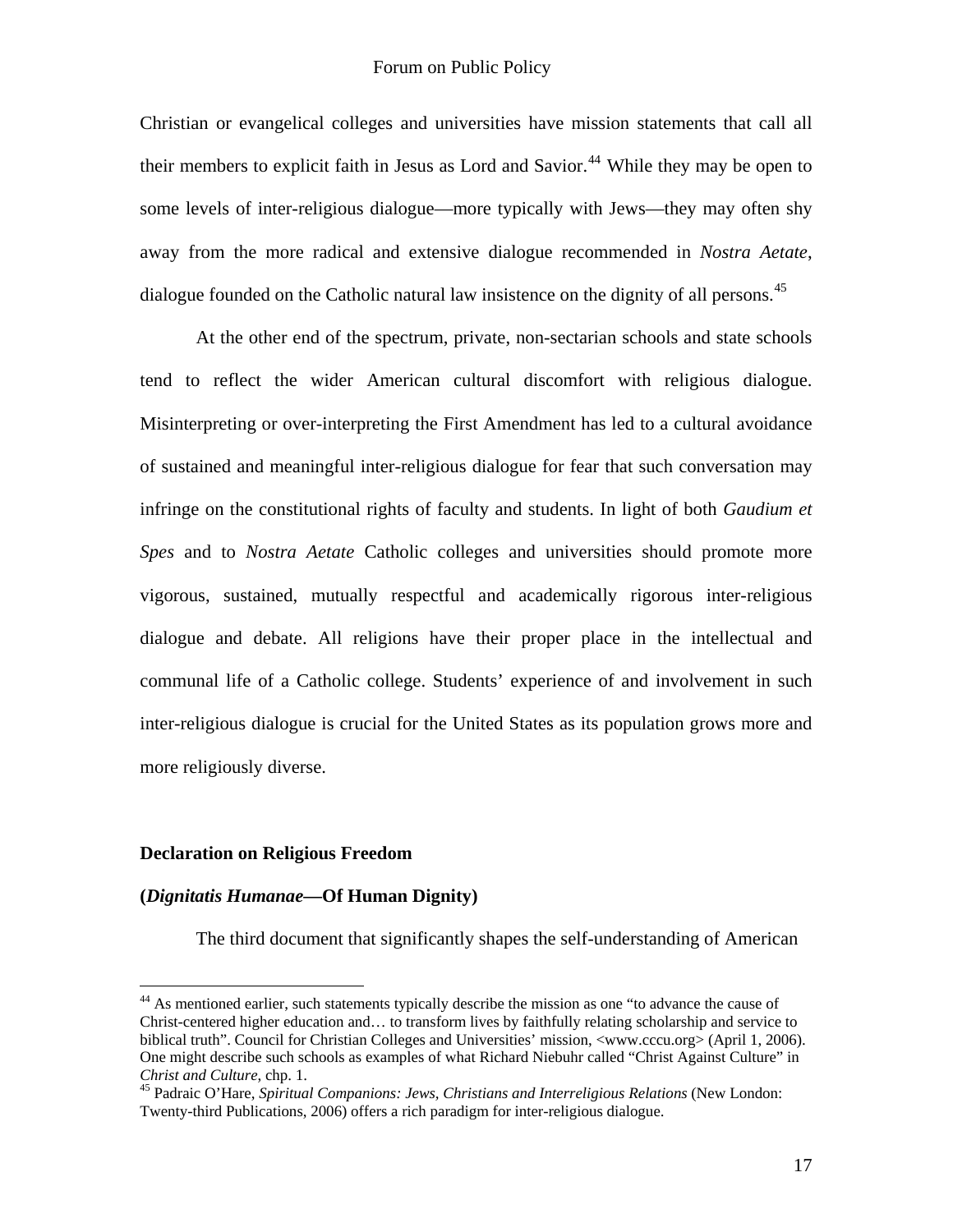Catholic higher education was promulgated on the very same day as *Gaudium et Spes*,

December 7, 1965, as the Second Vatican Council was drawing to a close.

 It was largely through the efforts of an American Jesuit priest, Fr. John Courtney Murray that *Dignitatis Humanae* began to take shape and form in the mind of the Council. It is remarkable that such a document could emerge from a Church long suspicious of liberal democracies and of other political and seemingly anti-religious offsprings of the Enlightenment. "Americanism" had even once been branded as a kind of heresy and American theologians who spoke for religious liberty were castigated by their peers or silenced by the Vatican.<sup>[46](#page-17-0)</sup>

Murray was a champion of the cause of religious liberty and in post World War II America constantly put forward the importance of freedom and conscience.<sup>[47](#page-17-1)</sup> During the first session of the Council in the fall of 1962, Murray was a *persona non grata* in Rome. However, the openness of Council debates slowly moved the Church away from its defensiveness and suspicions, and toward the new openness of *Gaudium et Spes* and *Nostra Aetate*. By the fall of 1963 Fr. Murray was recognized by the Council as a *peritus* or theological expert.

There are three main ideas in this document that enrich American Catholic colleges and universities with theological ideas to enrich their distinctive educational mission and from which to launch their institutional vision. They are themes that we have already seen featured prominently in *Gaudium et Spes*: profound respect for the dignity of each person, respect for individual conscience, and attention to the common good.

<span id="page-17-0"></span><sup>46</sup> Robert W. McElroy, *The Search for an American Public Theology: The Contribution of John Courtney Murray* (New York: Paulist Press, 1989).<br><sup>47</sup> Murray developed and publicized his views on religious liberty in the American Jesuit magazine entitled

<span id="page-17-1"></span>*America*, as well as in the more scholarly journal *Theological Studies*. He served in an editorial capacity for both.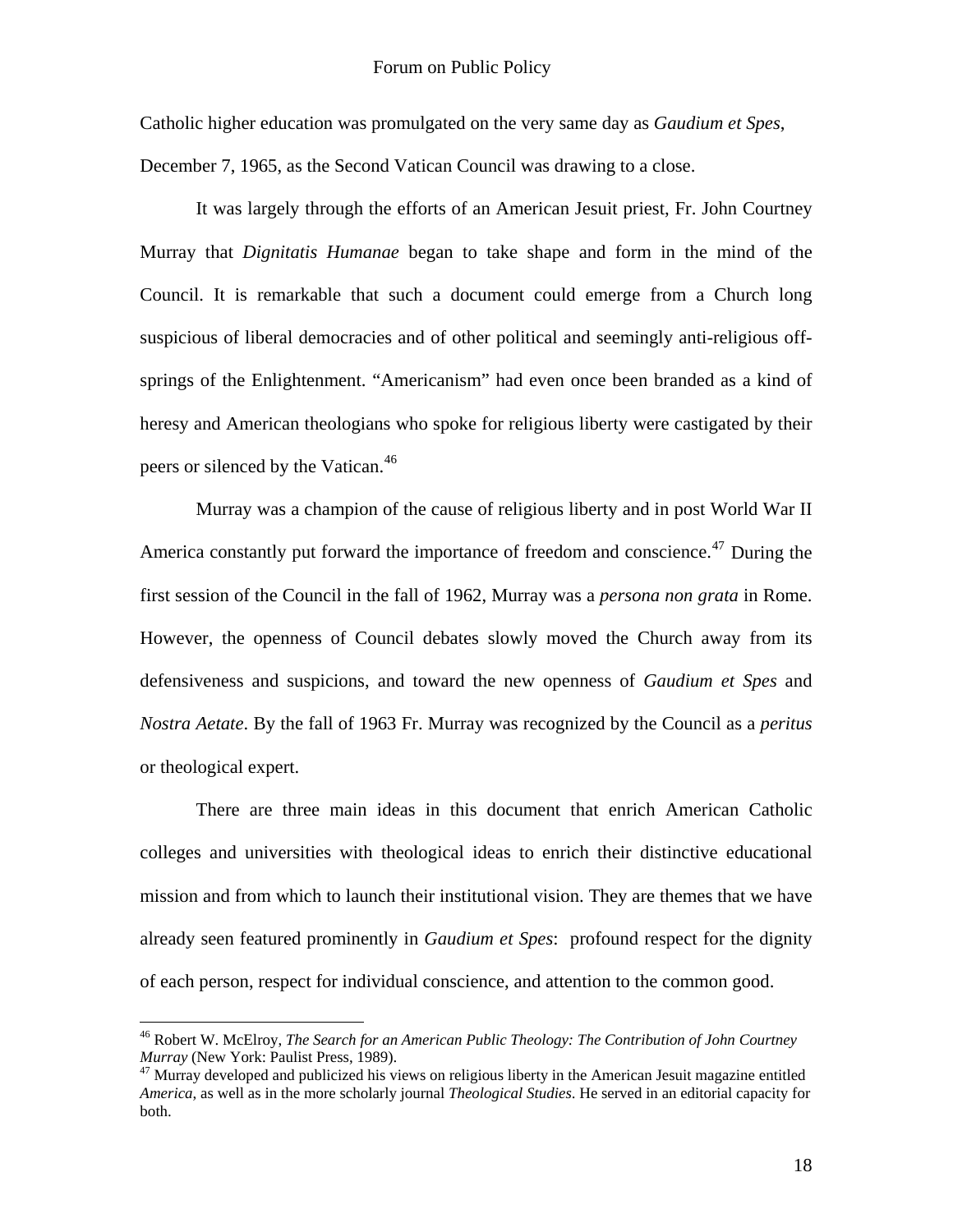Murray's theology of religious liberty rests on freedom of conscience. This theme is present in *Dignitatis Humanae*. Every person is "bound to follow his or her conscience in order that all may come to God;" no one should "ever be forced to act in a manner contrary to conscience;" the "exercise of religion, by its very nature, consists before all else in those internal, voluntary and free acts whereby a person sets his or her life course directly toward God."[48](#page-18-0) In its treatment of religious freedom, *Dignitatis Humanae* reads in many places like a theological corollary to the First Amendment. It proclaims that both individuals and communities have the right to exercise religious choice and that this right should never be hindered "either by legal measure or by administrative action on the part of government…"[49](#page-18-1) "Government is therefore to assume the safeguard of the religious freedom of all its citizens, in an effective manner, by just laws and by other appropriate means."<sup>[50](#page-18-2)</sup>

The title of the document, however, reveals that the theological foundation upon which the Council builds its argument for religious liberty is not primarily Murray's quintessentially American theme of freedom of conscience. As in *Gaudium et Spes* and *Nostra Aetate* it is the dignity of the human person (*dignitatis humanae*), derived from the biblical anthropology of "in the image of God", that grounds religious liberty.<sup>[51](#page-18-3)</sup>

Following the spirit of *Dignitatis Humanae* one can easily argue that the American Catholic college and university has an institutional responsibility to protect and defend by all reasonable measures the dignity of all its members who are seen to be in God's image, no matter of what religion or conviction. This includes honoring the

<span id="page-18-0"></span><sup>48</sup> *Dignitatis Humanae* #3.

<span id="page-18-2"></span><span id="page-18-1"></span><sup>&</sup>lt;sup>50</sup> *Dignitatis Humanae* #6. In these and similar statements the Church also has in mind theocracies around the world where Catholics and other Christians are minorities.

<span id="page-18-3"></span><sup>51</sup> *Dignitatis Humanae* #9.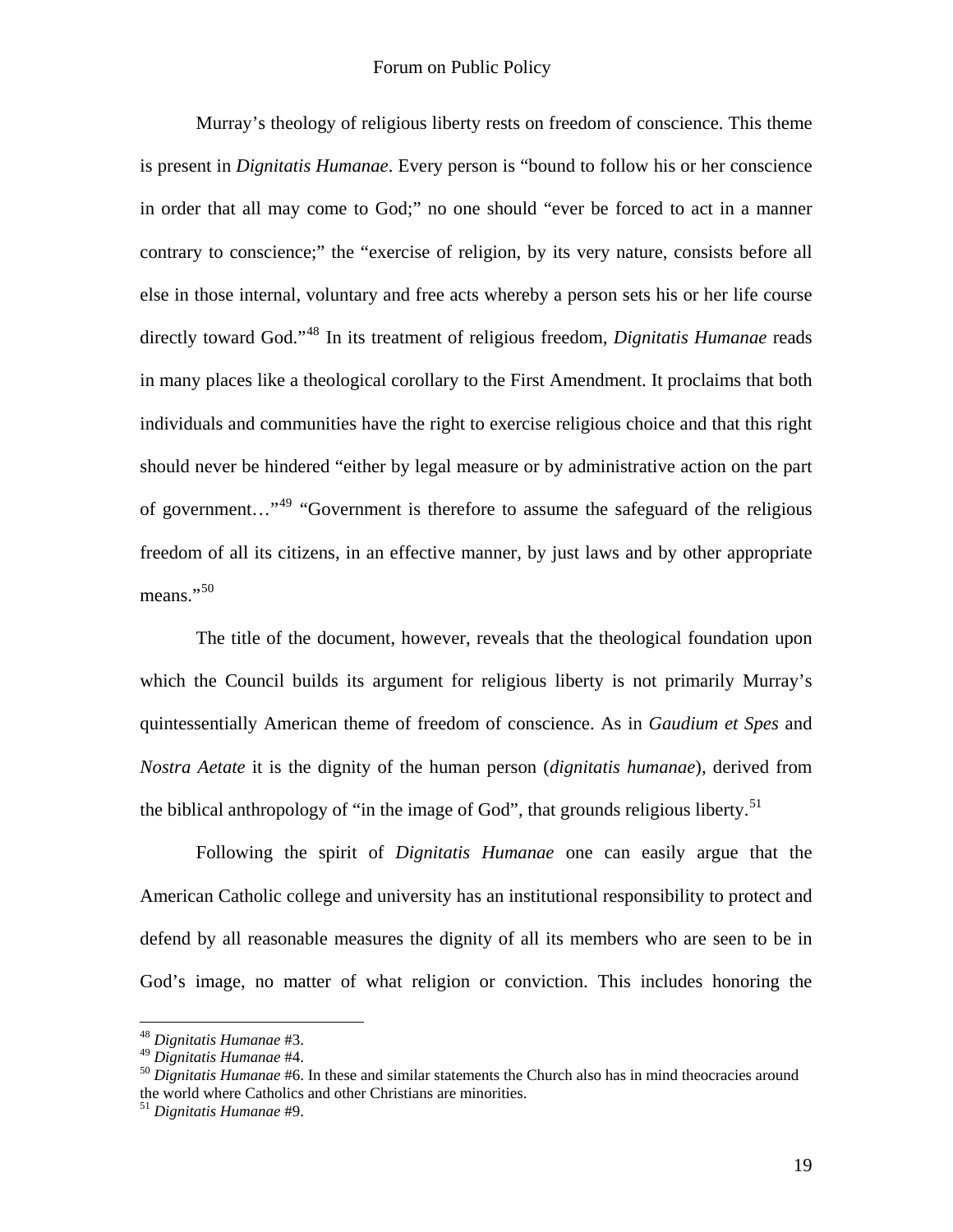sanctity of individual conscience and respecting the religious liberty of all members of the academic community.

 The themes of freedom of conscience, inviolable human rights, and religious liberty are balanced by another theme as prominent in *Dignitatis Humanae* as it is in *Gaudium et Spes*: the common good.<sup>[52](#page-19-0)</sup> In a typically Catholic theological fashion, the document situates the rights and freedom of the individual in the wider context of community and society. "In the exercise of their rights, individual people and social groups are bound by the moral law to have respect both for the rights of others and for their own duties toward others and for the common welfare of all. All people are to deal with their fellows in justice and civility."<sup>[53](#page-19-1)</sup> Here again there is a direct application to the educational mission of the Catholic college or university which should promote the notion of the common good in the development of its campus culture.

This value of the common good translates directly into the virtue of citizenship and its responsibilities for the commonwealth. A student's education at a Catholic college or university should include learning and mentoring that advances a young person's experience of basic human dignity, of respect for the sanctity of conscience, and of civic responsibility for the common good.

## **On Catholic Universities**

**(***Ex Corde Ecclesiae***—From the Heart of the Church)** 

<span id="page-19-0"></span><sup>&</sup>lt;sup>52</sup> Dignitatis Humanae #7.<br><sup>53</sup> Dignitatis Humanae #7.

<span id="page-19-1"></span>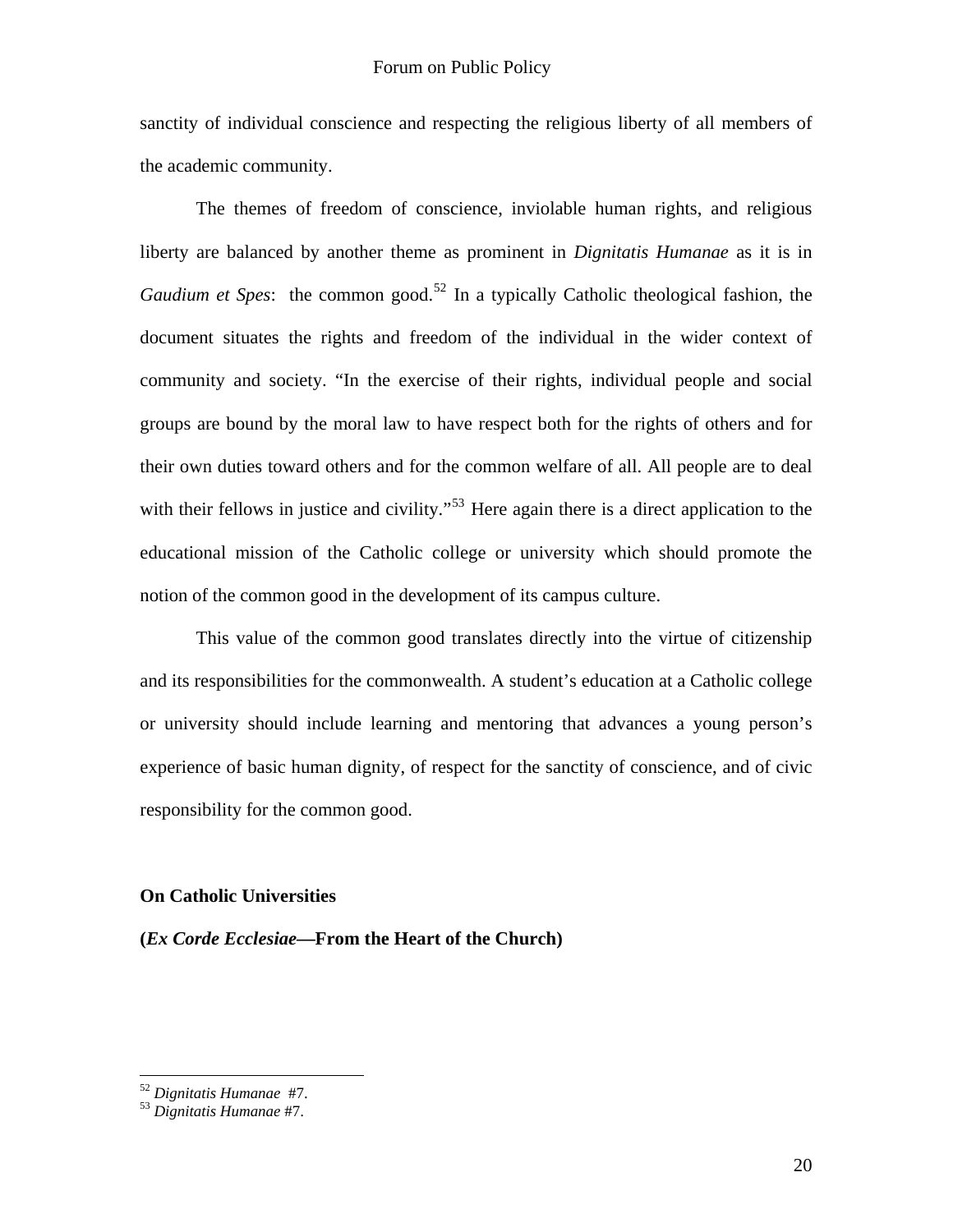Pope John Paul II, himself a former university professor, took special interest in Catholic colleges and universities.<sup>[54](#page-20-0)</sup> The text of *Ex Corde Ecclesiae* emerged from a remarkable dialogic process. In the late 1980's John Paul's initial drafts of the document were circulated among the presidents and deans of Catholic institutions around the world.<sup>[55](#page-20-1)</sup> The leaders of American Catholic higher education especially provided ideas and comments which helped to form the final draft of this important Apostolic Constitution on Catholic colleges and universities, promulgated by the Pope on August 15, 1990.

 All the major themes highlighted from the three Vatican documents previously cited in this paper are found in *Ex Corde Ecclesiae* and are specifically applied there by the Pope to Catholic higher education. For example, one finds in *Ex Corde Ecclesiae* an affirmation that Catholic colleges and universities "immersed in human society, as any university" are to be instruments of "cultural progress for individuals as well as for society."<sup>[56](#page-20-2)</sup> By teaching and research they should promote

the dignity of human life, the promotion of justice for all, the quality of personal and family life, the protection of nature, the search for peace and political stability, a more just sharing of the world's resources, and a new economic and political order that will better serve the human community at a national and international level.<sup>[57](#page-20-3)</sup>

<span id="page-20-0"></span><sup>&</sup>lt;sup>54</sup> John Paul II taught philosophy at The Catholic University of Lublin in Poland beginning in 1954. He assumed the chair of ethics in 1956, even while he continued his pastoral work as a priest. After he became archbishop of Krakow in 1963, his duties limited the time he was able to spend teaching in Lublin, and his students often commuted to his lectures in Krakow. All of his philosophical works were published in Lublin.

<span id="page-20-1"></span><sup>55</sup> Alice Gallen, OSU, ed., *American Catholic Higher Education: Essential Documents 1967-1990* (Notre Dame: University of Notre Dame Press, 1992), 189-437.

<span id="page-20-3"></span><span id="page-20-2"></span><sup>56</sup> *Ex Corde Ecclesiae* #32. 57 *Ex Corde Ecclesiae* #32.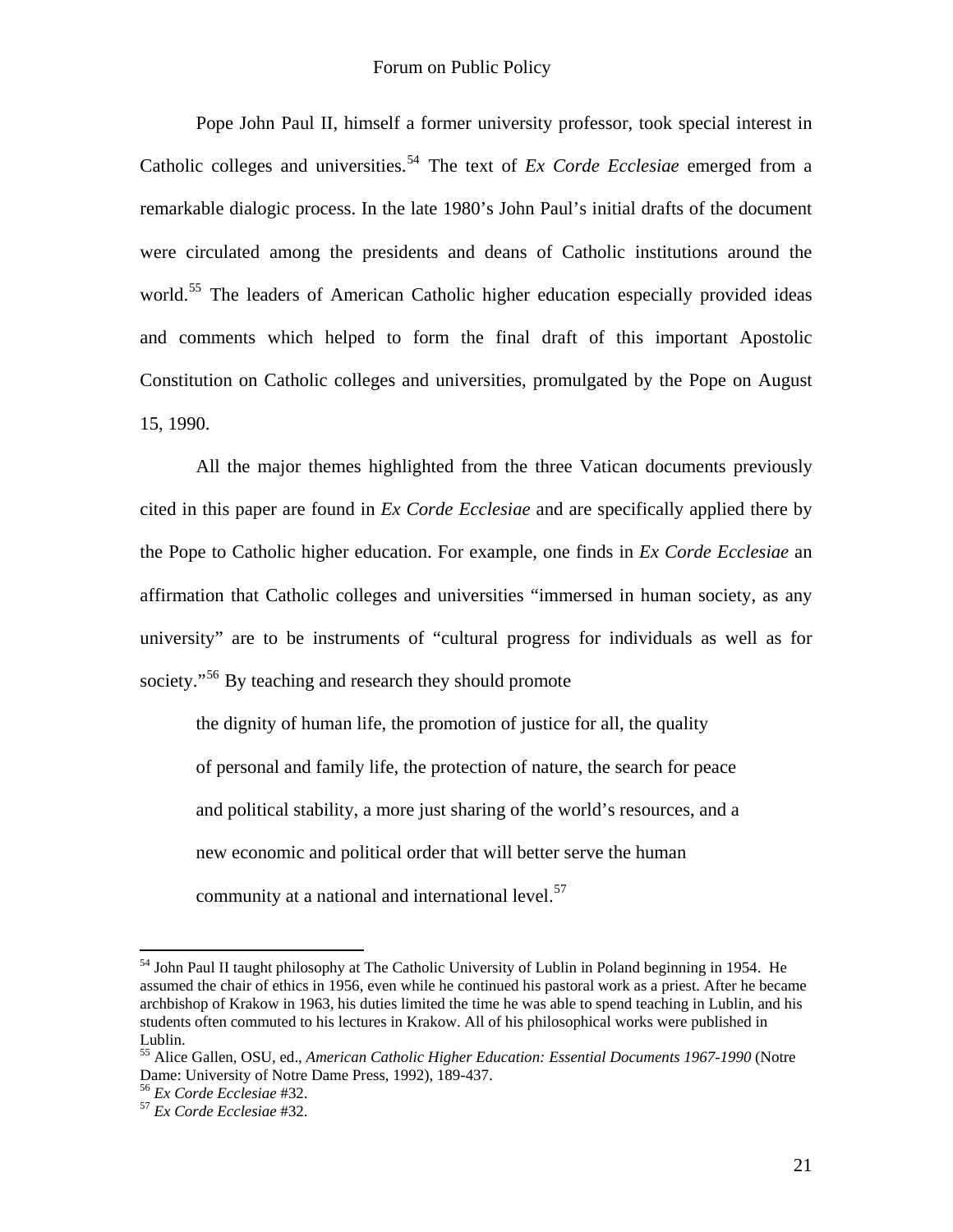Members of the academic community are to enjoy academic freedom "so long as the rights of the individual person and of the community are preserved within the confines of the truth and the common good."[58](#page-21-0) While Catholic teaching and discipline are to influence the nature of the academic community, each person's freedom of conscience is to be fully respected.<sup>[59](#page-21-1)</sup> The religious liberty of non-Catholic members of the academic community is to be respected, while they are asked to respect the Catholic nature of the college or university.<sup>[60](#page-21-2)</sup> Catholic colleges and universities, like other private and public institutions of learning, should serve the public interest through teaching and research, being committed to the promotion of human solidarity and its meaning in society and in the world. $61$ 

 Catholic schools should be "more attentive to the cultures of the world of today, and to the various cultural traditions existing within the Church in a way that will promote a continuous and profitable dialogue between the Gospel and modern society."[62](#page-21-4) The Pope called for a special emphasis on "dialogue between Christian thought and the modern sciences…. Such dialogue concerns the natural sciences as much as the human sciences which posit new and complex philosophical and ethical problems."<sup>[63](#page-21-5)</sup>

 In these ways *Ex Corde Ecclesiae* draws from the themes and directions set by the documents of the Second Vatican Council previously cited here. However, there is also a topic of special emphasis in *Ex Corde Ecclesiae*. This topic was of particular interest to

<span id="page-21-0"></span><sup>58</sup> *Ex Corde Ecclesiae* #12. Note here how, as in *Dignitatis Humanae*, the rights of individual conscience are to be held in creative tension with the common good and the dignity of every person. This approach is somewhat counter-cultural amidst the individualism of contemporary America, but is characteristic of the best traditions in Catholic theology.<br><sup>59</sup> Ex Corde Ecclesiae, General Norms, Article 2, #4.

<span id="page-21-4"></span>

<span id="page-21-3"></span><span id="page-21-2"></span><span id="page-21-1"></span><sup>&</sup>lt;sup>60</sup> Ex Corde Ecclesiae #27.<br><sup>61</sup> Ex Corde Ecclesiae #37.<br><sup>62</sup> Ex Corde Ecclesiae #45. This is another example of the contemporary Catholic paradigm of "Christ the Transformer of Culture" in *Christ and Culture*, 190-299. 63 *Ex Corde Ecclesiae* #46.

<span id="page-21-5"></span>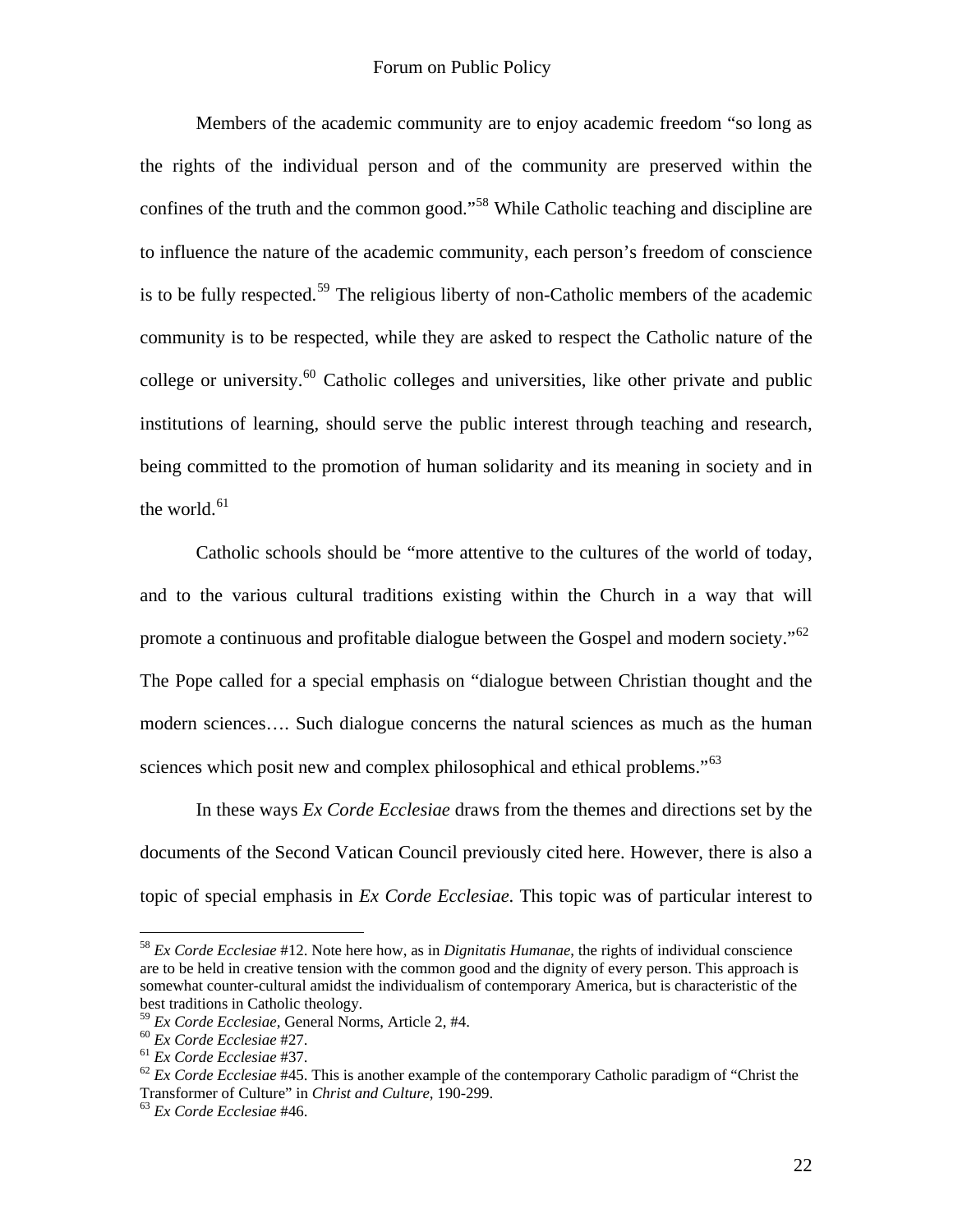John Paul himself as a philosopher, and it offers a distinctive contribution to the mission of Catholic colleges and universities. He expresses it in the very first paragraph of *Ex Corde Ecclesiae*. A Catholic University's privileged task is "to unite existentially by intellectual effort two orders of reality that too frequently tend to be placed in opposition as though they were antithetical: the search for truth, and the certainty of already knowing the fount of truth."[64](#page-22-0) The two orders referred to are the order of faith ("the certainly of already knowing the fount of truth") and the order of reason ("the search for truth").[65](#page-22-1) The whole introduction to *Ex Corde Ecclesiae* (#1-11) is dedicated to this relationship between faith and reason as elaborated by John Paul, and to the central role of this relationship in the intellectual life and academic culture of a Catholic college or university.

 The creative tension between faith conviction and the continued search for truth is a complex dynamic. When a person becomes convinced of the truth value of a particular faith, or—to put it philosophically—when a person is clear about his or her basic assumptions or philosophical starting point, then what is the relationship between that faith or that set of presuppositions and the believer's continued use of reason and intellect to explore both the implications as well as the contradictions of faith. Once converted, once convinced of the truth claims of Christianity, what becomes of unfettered intellectual inquiry? Can the true believer put aside dearly held assumptions or profound convictions, and engage with non-believers or believers from other faiths in a truly free and open dialogue?

1

<span id="page-22-1"></span><span id="page-22-0"></span><sup>64</sup> *Ex Corde Ecclesiae* #1. 65 This is the theme of John Paul's major encyclical *Fides et Ratio*, Faith and Reason, promulgated on September 15, 1998, <[http://www.vatican.va/edocs/ENG0216/\\_INDEX.HTM](http://www.vatican.va/edocs/ENG0216/_INDEX.HTM)> (April 30, 2006).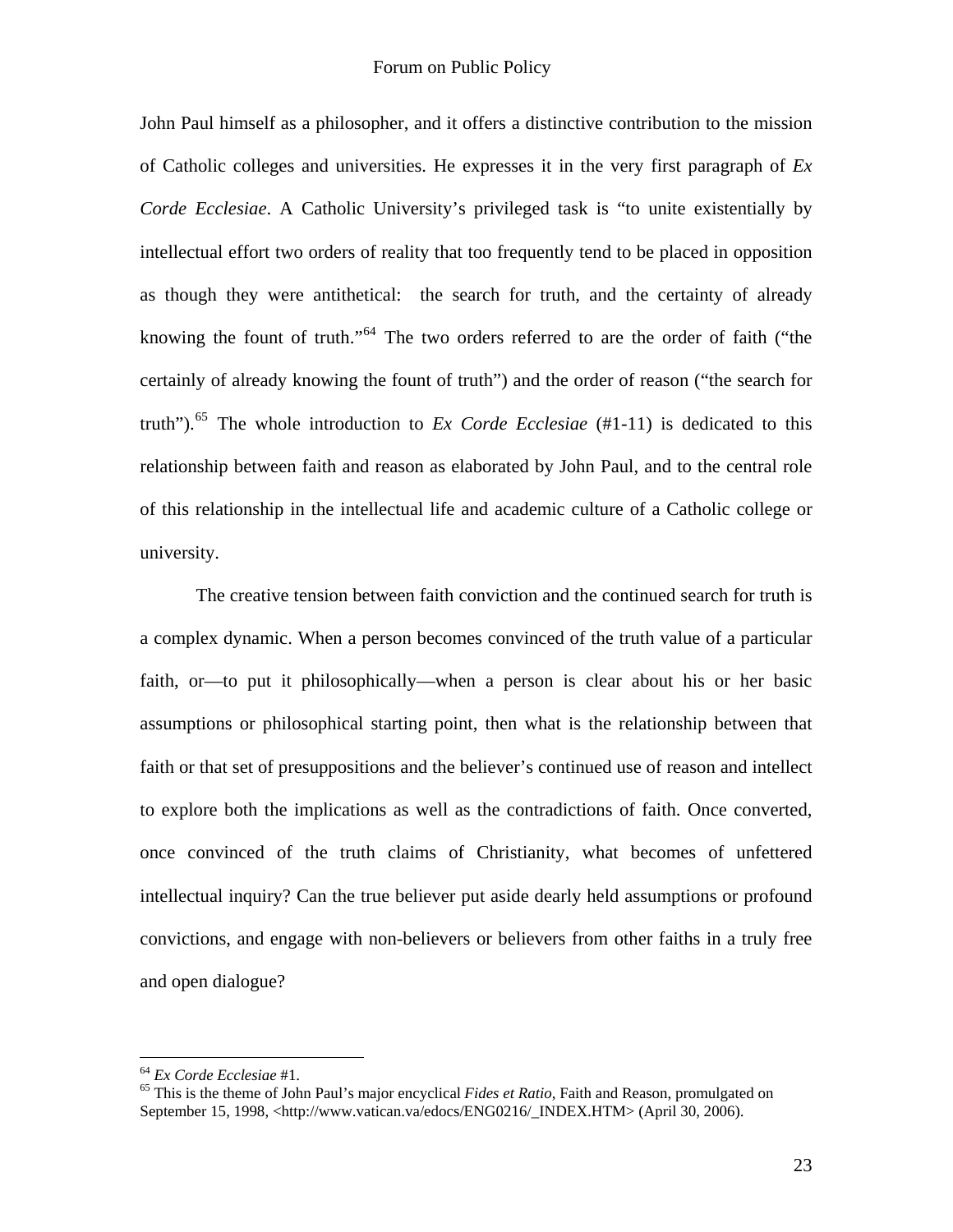The question is perhaps less problematic when one is speaking of search for discernable facts in science, or in the interpretative and imaginative pursuits of literary exegesis. It is, however, in the areas of theology, philosophy, and ethics where the creative tension between faith and reason, as well as difficulties about truth and the search for truth arise. Are students and faculty who believe in Christ less engaged, by virtue of their faith, in a true, open and continuing quest for truth? Are scholars and teachers who do not believe in Christ, or in God, by virtue of their positions or opinions, on an endless and fruitless search until and unless they eventually discover God in Christ? How can colleagues in a Catholic college or university continue together on the search for truth within an academic community that includes everything from conviction to agnosticism to atheism?

John Paul quotes Saint Augustine on this point. "*Intellege ut credas; crede ut intellegas* (Seek to understand in order that you may believe; believe in order that you may seek to understand [my translation])."<sup>[66](#page-23-0)</sup> Augustine and John Paul posit that it is only "the united endeavor of intelligence and faith that enables people to come to the full measure of their humanity, created in the image and likeness of God...."<sup>[67](#page-23-1)</sup> Both also claim that it is only this "united endeavor of intelligence and faith" that equip us to move forward in an impartial search for truth.<sup>[68](#page-23-2)</sup>

Catholic colleges and universities contribute to the academic universe and the scholarly life by institutionalizing this teaching that human intellectual endeavor is more complete and fulfilling when both our capacity for conviction and our capacity for

1

<span id="page-23-0"></span><sup>66</sup> Saint Augustine, Sermon #43, paragraph 9. See St. Augustine, *Sermons II ( 20-50)*, trans. Edmund Hill, O.P. (New York: New City Press, 1990), 241. John Paul includes this quote from Augustine in *Ex Corde Ecclesiae* #5. 67 *Ex Corde Ecclesiae* #5. 68 *Ex Corde Ecclesiae* #5.

<span id="page-23-1"></span>

<span id="page-23-2"></span>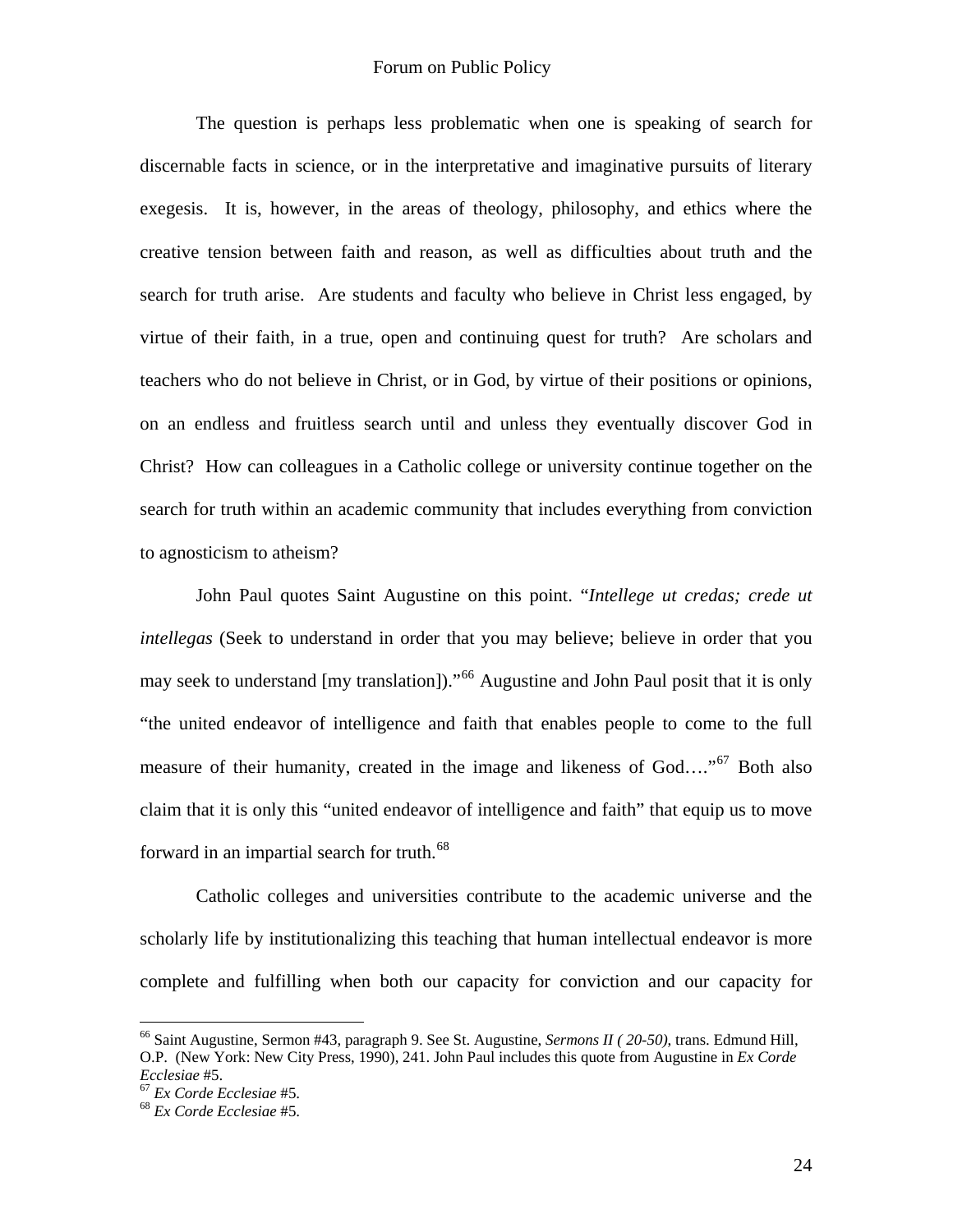questioning are held in a continuous, creative, and heuristic tension, supported by a profound respect for colleagues engaged in the same arduous endeavor. The intellectual ethos of a Catholic college or university should honor both faith and reason by challenging members of the academic community to be forthcoming about their most basic religious and philosophical assumptions, and also by encouraging open, respectful and continuing dialogue on important religious, ethical and political concerns and questions.

St. Augustine's own conversion to Christianity can serve as a model for this seeming contradiction between believing one has found the font of truth, even while continuing to search for truth. Augustine's early life had been an intellectual odyssey and existential journey, not unlike that of many of today's college students and professors. He examined and explored various schools of thought such as Manichaeism, Aristotle's categories, academic skepticism, astrology, and neo-Platonism.<sup>[69](#page-24-0)</sup> At the same time he longed for a teacher or mentor who might show him the way.

Augustine's conversion at age thirty-two was a discovery of Christianity as a convincing system of belief, thought and ethic. After his baptism Augustine, ever the restless searcher for truth, found within himself a new source of confidence and curiosity, a new font of love and learning that intensified his intellectual journey and deepened his spiritual search. He explores the soul, studies the Scriptures and critiques religion, philosophy and society with this new inner confidence, a confidence built upon Christ his "Inner Teacher".<sup>[70](#page-24-1)</sup> After his conversion Christ becomes for Augustine that teacher and

<span id="page-24-0"></span><sup>69</sup> Augustine's *Confessions* chronicle his restless search. For a superb contemporary translation see Saint Augustine, *The Confessions*. trans. Maria Boulding, OSB (New York: New City Press, 1997). 70 Saint Augustine, *The Teacher (De Magistro)*, trans. Robert P. Russell, OSA (Washington, DC: The

<span id="page-24-1"></span>Catholic University of America Press, 1968), *51*, 54, 59.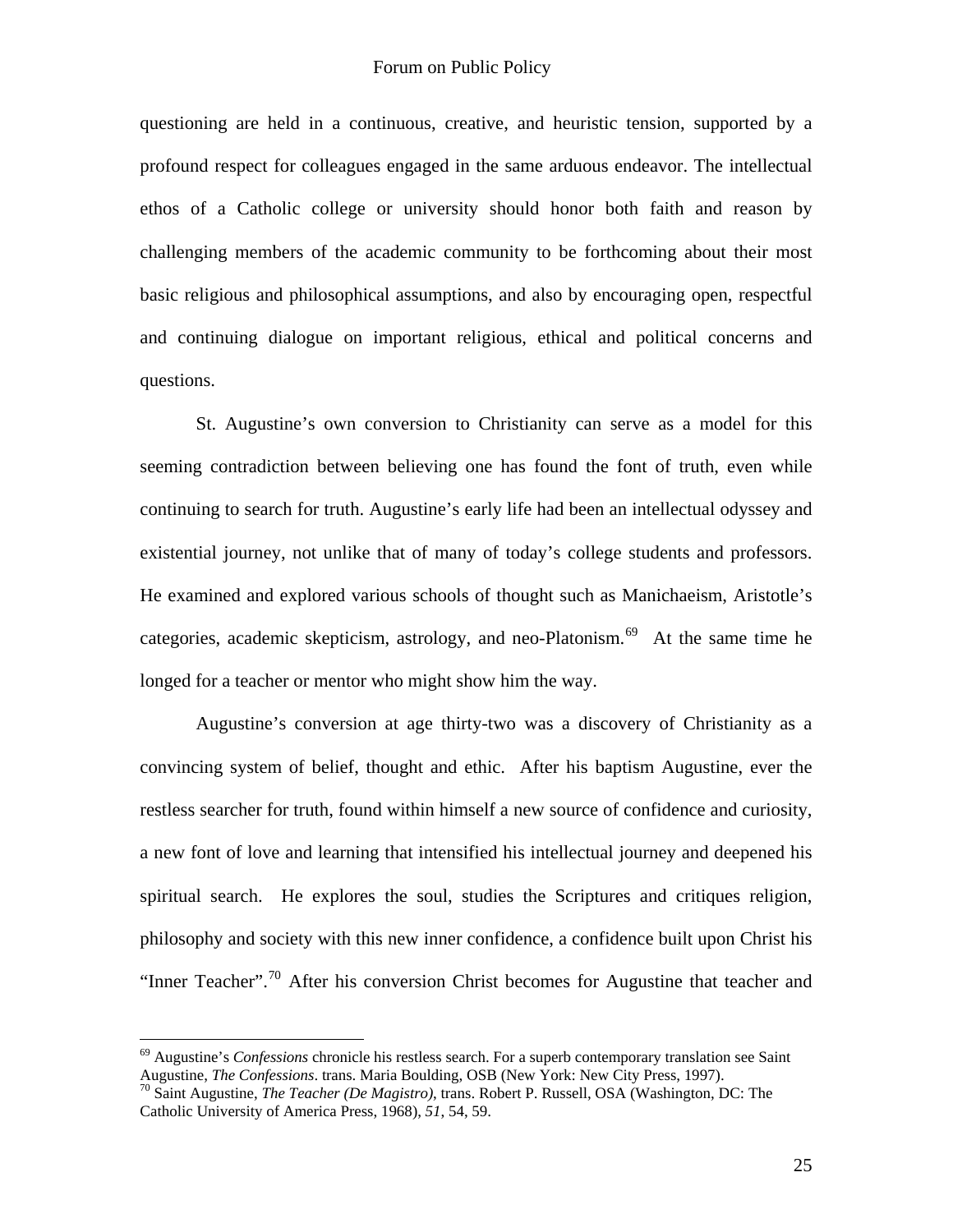mentor, an inner compass, a Virgilian companion that guides him as he ventures forth into new territories of the soul and new vistas of Christian faith and philosophy.

It is clear that conversion to Christ did not mean the end of intellectual activity for Augustine. Christian faith for him rather inspired a return to a life dedicated wholly to study, reflection, and prayer. Faith and reason were not only compatible; they were both necessary and reliable guides in Augustine's continuing intellectual journey. It is the latter, Christian Augustine, firm in faith but persistent in questioning, that John Paul holds up as the model for a Catholic college or university.<sup>[71](#page-25-0)</sup>

The contemporary Catholic college or university should be a place where Christians can freely explore faith and philosophy, theology and science in the context of a community of faith. Such a college, however, should also be a place where persons of other philosophical persuasions or religious commitments can, as full members of the academic community, follow their search for truth in ways that remain faithful to their best selves. In a Catholic college or university this free and open dialogue which is at the heart of the intellectual life requires both the risk of mutual honesty about diverse convictions of faith and philosophy as well as the exercise of respectful reason as the vernacular of debate.

Christian faith can never, in its best understanding, foreclose any avenue of truth. The Catholic intellectual must cherish and nurture freedom and openness in intellectual, scientific or professional research, writing or teaching. This continuing search for truth, however, involves a creative tension for the Christian intellectual, a dynamic interplay between faith and reason. The question of how a believer continues the search for truth

<span id="page-25-0"></span> $71$  For an incisive and original take on Augustinian skepticism, watch for the introduction and notes to a forthcoming new translation of Augustine's *Contra Academicos* by George Heffernan, trans. (New York: New City Press).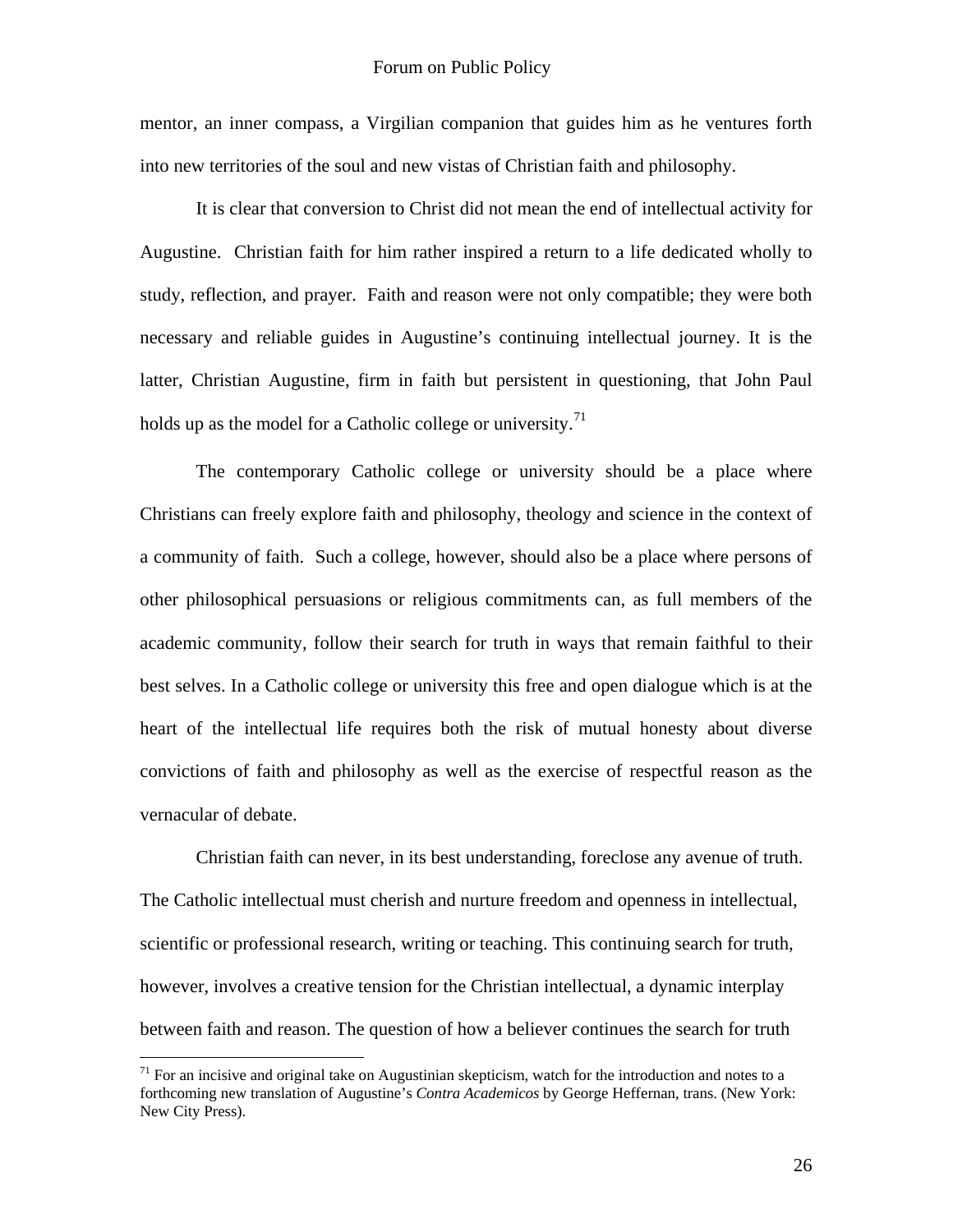after conversion to Christ, Whom believers hold to be the Truth, is a crucial, open-ended and existentially fruitful one in the modern Catholic college or university with its great diversity of opinions, religious traditions, and philosophical schools**.** 

To be faithful to Catholic teachings on the dignity of every human being, on the freedom of conscience and of religious conviction, on human rights, on the common good, and on engagement with all human cultures, Catholic colleges and universities must protect intellectual freedom and respect all sincere adherents to truth. In light of the documents of Vatican II and of John Paul II's reflections in *Ex Corde* Ecclesiae, Catholic colleges and universities should be regular venues for vital debates, conversations, disagreements and passionate engagement. Such interchange should be a hallmark of the intellectual life on these campuses that entertain, enjoy and engage all seekers of truth.

## **God Is Love**

 $\overline{a}$ 

#### *(Deus Caritas Est)*

The most recent major statement to come from the Vatican this past year was the first Encyclical Letter of Pope Benedict XVI. *Deus Caritas Est* was promulgated by the new Pope on Christmas Day, 2005.<sup>[72](#page-26-0)</sup> The topic and tone of Benedict's first major pronouncement surprised many who had expected a more dogmatic and even disciplinary document. Instead, the Pope has written a long, philosophical and scriptural reflection on the nature of love and the vocation of individual Christians and of the Church as a community to love.

 It may seem that there is no direct application of *Deus Caritas Est* to the educational mission of Catholic colleges and universities, beyond a certain campus

<span id="page-26-0"></span><sup>72</sup> Pope Benedict XVI, *Deus Caritas Est (God Is Love),*

<sup>&</sup>lt;[http://www.vatican.va/holy\\_father/benedict\\_xvi/encyclicals/index\\_en.htm>](http://www.vatican.va/holy_father/benedict_xvi/encyclicals/index_en.htm) (May5, 2006).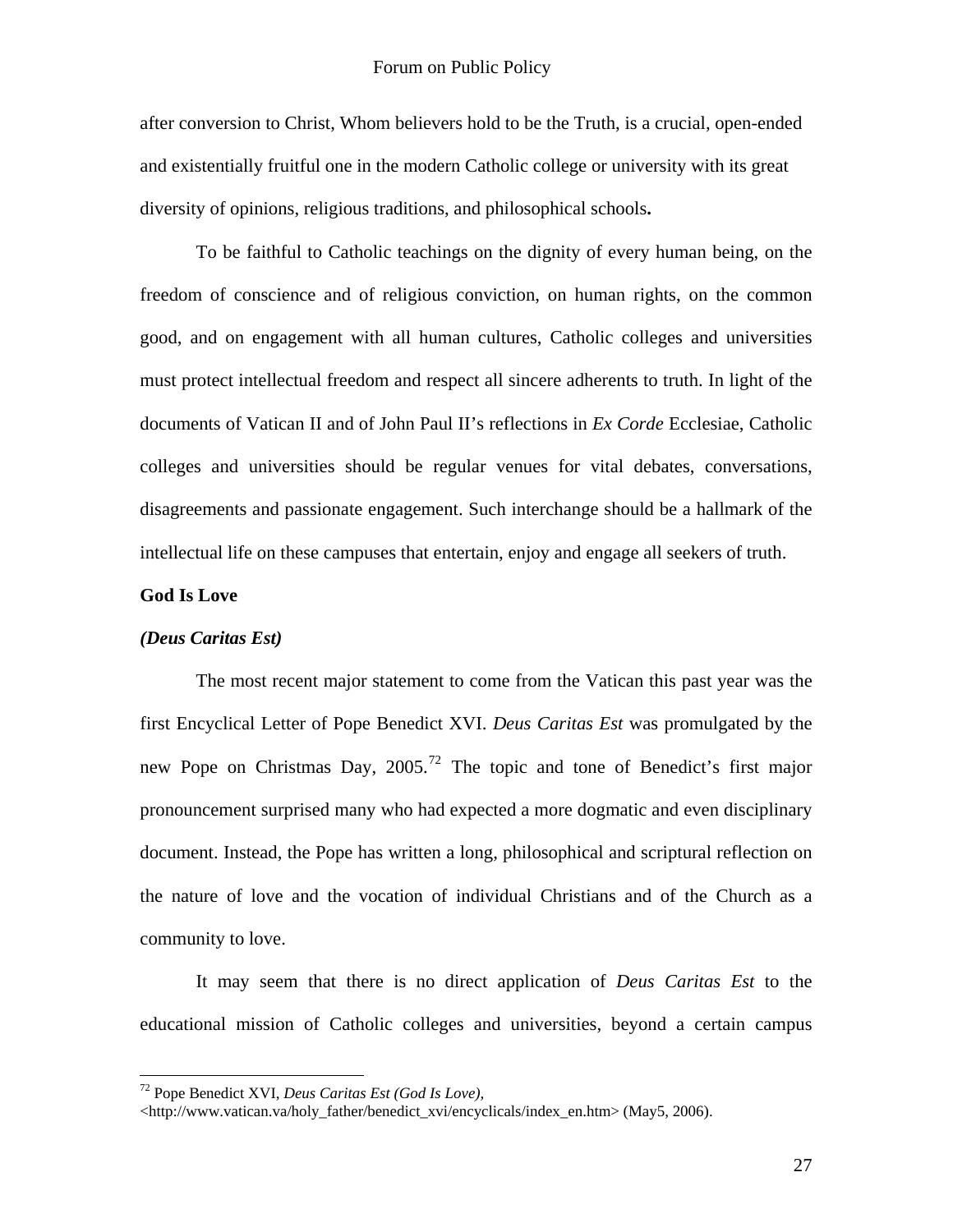atmosphere or environment that promotes community among members of the academic institution. However, one must remember that of all recent Popes, Benedict is the most scholarly and had the most university experience before his election to the papacy.<sup>[73](#page-27-0)</sup> Even during his twenty-five years in the Sacred Congregation for the Faith, Cardinal Ratzinger remained active as a scholar, continuing to write, edit and lecture.

 It is appropriate, then, to mine his thoughts in *Deus Caritas Est* for implications or applications that might enrich the mission and ethos of Catholic colleges and universities. It is also germane to note that Benedict's favorite theologian is St. Augustine.<sup>[74](#page-27-1)</sup> The theme of divine love is prominent throughout Augustine's writings, especially in his commentaries on the writings of the Apostle John. Benedict's first encyclical letter surely draws from Augustinian teachings on love or *caritas*. [75](#page-27-2) Benedict's essay on love, influenced by his "master" Augustine's teachings on divine love, provides the context for the following reflections on the proper role of love in the academic community.<sup>[76](#page-27-3)</sup>

It may be counter-cultural in contemporary American academic circles to suggest, as the Augustinian scholar Saint Giles did seven hundred years ago at the University of Paris that learning should be ordered to love.<sup>[77](#page-27-4)</sup> An Augustinian vision of the academy is founded on the primacy of love. It understands the academic community to be, above all

1

<span id="page-27-0"></span> $^{73}$  Father Josef Ratzinger held faculty positions at the Universities of Bonn (1959-1963), Munster (1963-1966), Tubigen where he held the chair in dogmatic theology (1966-1969), and Regensburg (1969-1977). He was appointed archbishop of Munich in 1977.<br><sup>74</sup> Stephen Mansfield, *Pope Benedict XVI* (New York: Penguin, 2005), 39-61.

<span id="page-27-2"></span><span id="page-27-1"></span><sup>&</sup>lt;sup>75</sup> Throughout *Deus Caritas Est* Benedict quotes from Saint Augustine's major works, including *Confessions, On the Trinity, City of God*, and *Sermons*.

<span id="page-27-3"></span><sup>&</sup>lt;sup>76</sup> It is a point of interest that in *Ex Corde Ecclesiae* John Paul appeals to Augustine's integration of faith and reason, and that Benedict, in his first Encyclical, appeals to Augustine's meditations on divine love.

<span id="page-27-4"></span><sup>77</sup> Adolar Zumkeller, OSA, *Theology and History of the Augustinian School in the Middle Ages*. ed. John E. Rotelle, OSA (Villanova: Augustinian Press, 1996), 17-23.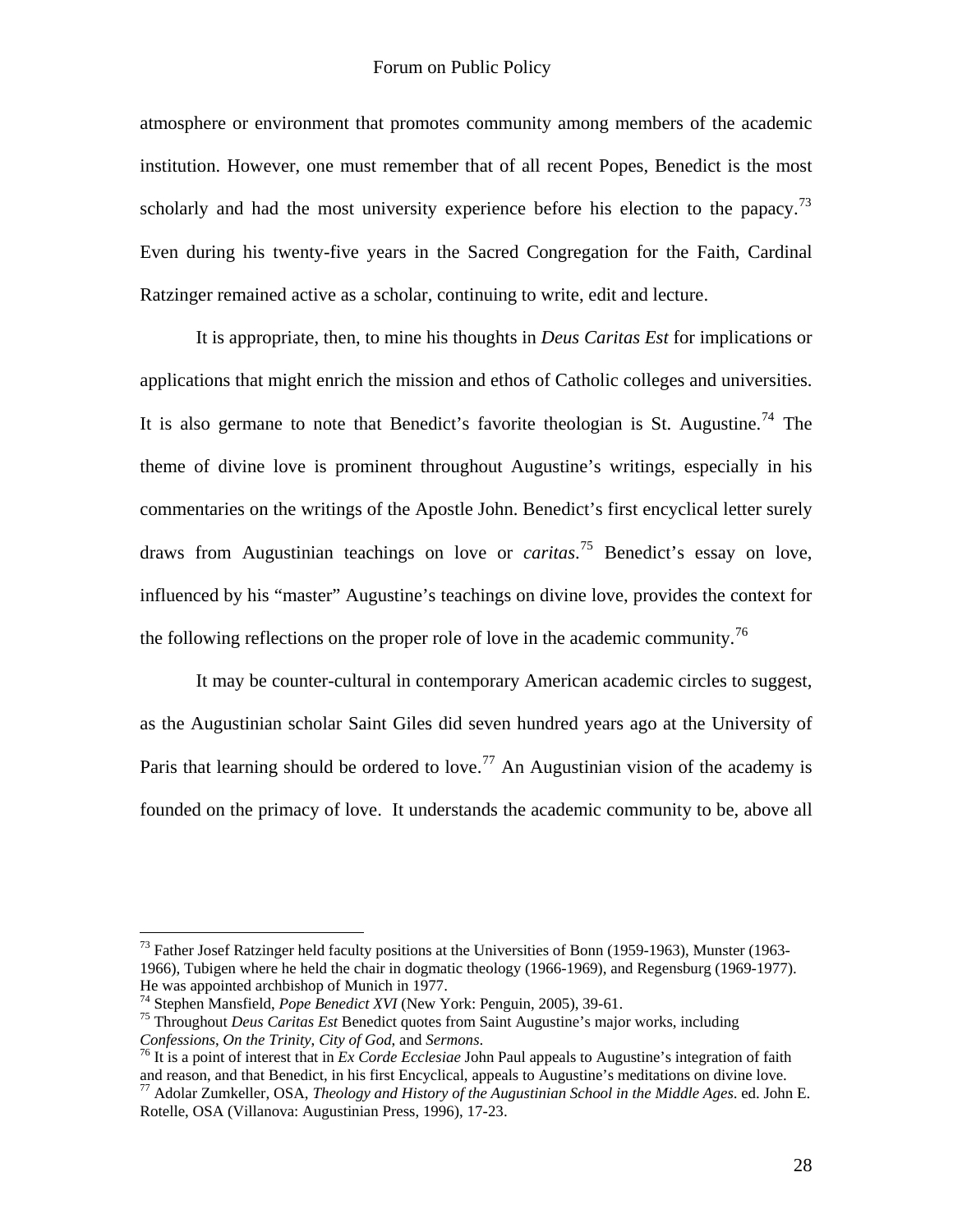else, a scholarly fellowship of friends.<sup>[78](#page-28-0)</sup> Those friends, from very different backgrounds, disciplines, persuasions and beliefs, can nonetheless be united by *caritas. Caritas*, or love as Augustine understood it, involves a profound respect for and acceptance of one's fellow searchers for truth. It is the practical virtue that incarnates the theological principle of the dignity of every person.

*Caritas* exercises the important and sometimes difficult self discipline that is necessary if we are to engage each other with respect and intellectual openness. *Caritas* is willing to practice humility, that is, a realistic assessment of one's own intellectual and personal strengths and limits in light of the common search for truth. All members of the academic community should be afforded this respect and acceptance, as they engage one another in the important and sometimes difficult search for truth. Catholic colleges and universities can themselves thereby demonstrate a very specific practice and focused exercise of the call to respect of every person's human dignity.

 From an Augustinian perspective the academic community is called to grow together through knowledge to wisdom.<sup>[79](#page-28-1)</sup> Learning is valued because it opens opportunities for personal and societal transformation. Passionate learning, supported by a compassionate community of students and scholars, can be the beginning of life long transformation of self, and through ones service to others, of society. This is wisdom in the Augustinian tradition within Catholicism: knowledge put to work in the building of a new society, a society whose outlines and blueprints can already be found in the respect and acceptance, in the *caritas* of the collegiate community itself.

<span id="page-28-0"></span><sup>78</sup> Donald Burt, OSA, *Friendship and Society: An Introduction to Augustine's Practical Philosophy* (Grand Rapids: Eerdmans, 1999), 55-76.

<span id="page-28-1"></span><sup>79</sup> Saint Augustine, *On the Trinity*. trans. Edmund Hill, OP (New York: New City Press, 1991), 334-337.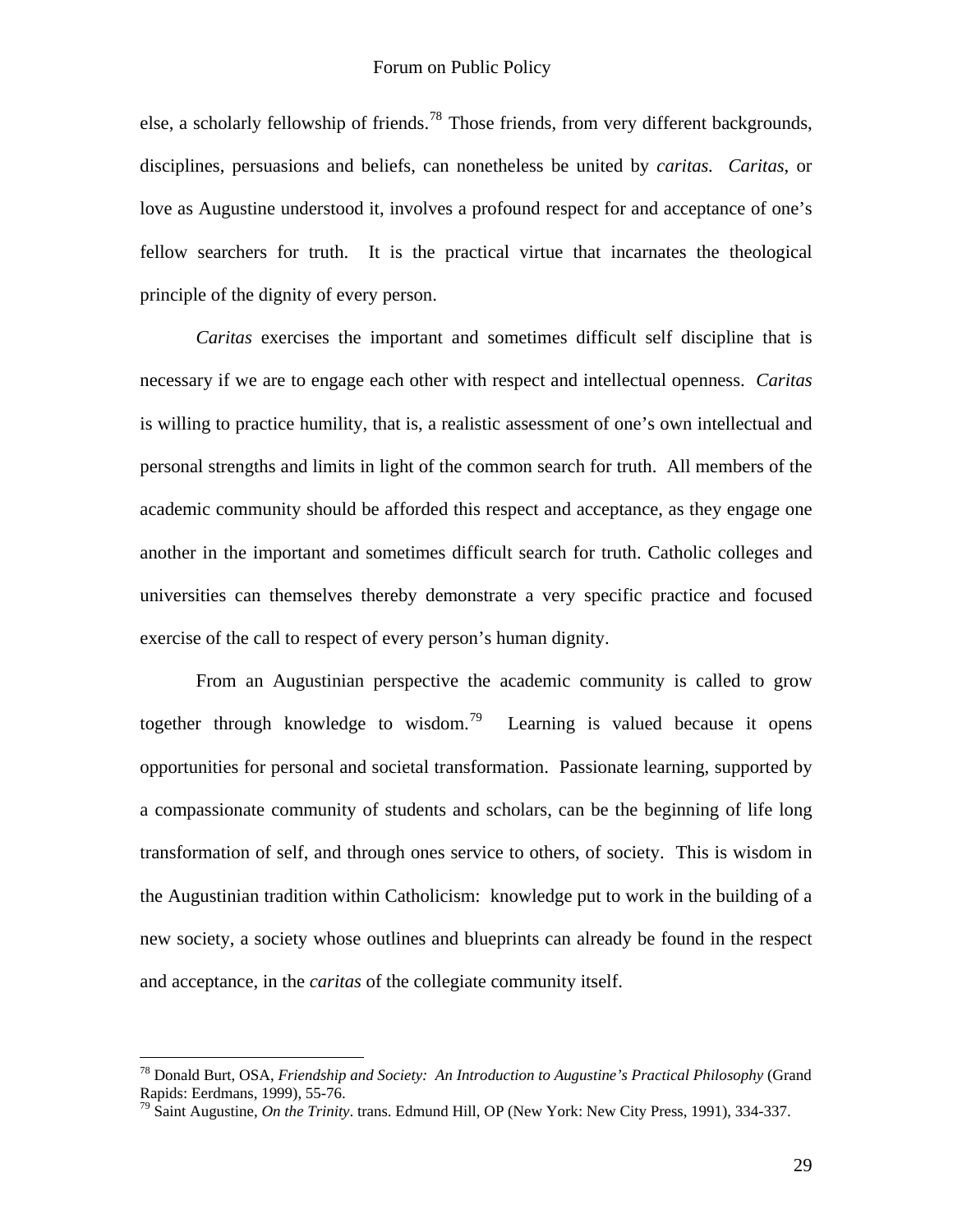This Augustinian theology of love can also have an influence on the curriculum or course of studies in higher education. In an age of specialization, of isolated and esoteric academic disciplines, students need help to make connections and integrate knowledge they gain from different fields of study.<sup>[80](#page-29-0)</sup> The emphasis of Augustine on the primacy of love provides a principle of integration and of connection across the curriculum. The respect and acceptance of one's academic colleagues includes, in an Augustinian approach, a respect for and acceptance of their particular disciplines and methodologies, different from one's own. Augustinian education calls for the exploration of ways to invite and engage students and faculty from different disciplines and majors into sustained and meaningful conversations on civilization and its many and diverse aspects.<sup>[81](#page-29-1)</sup>

 The medieval Augustinian School of philosophers and theologians asserted that theology has as its final purpose not only love of neighbor or *caritas*, but also love of God or *affectio*.<sup>[82](#page-29-2)</sup> All members of the typical contemporary college or university may not believe in God or in the reality of a transcendent being. An Augustinian approach to Catholic education, however, considers the possibility that human learning, in its many and diverse particulars, is ultimately a participation in the divine. Teaching, research, writing and study are sacred activities, containing within themselves the seeds of transcendence. The life of the student and the scholar are filled with a thirsting for knowledge which knowledge alone cannot quench. As theology is ultimately directed to

<span id="page-29-0"></span><sup>&</sup>lt;sup>80</sup> Gaudium et Spes #56.

<span id="page-29-1"></span><sup>&</sup>lt;sup>81</sup> This emphasis on the integration of academic disciplines as a special distinction of Catholic colleges and universities is stressed in *Ex Corde Ecclesiae* #15, 16. See also Gary N. McCloskey, OSA, "Threads to be Woven: Characteristics of Augustinian Pedagogy." (Paper presented at The Augustinian Educators International Conference in Rome, Italy, July 2005.)<br><sup>82</sup> Adolar Zumkeller, OSA, *Augustinian School*. ed. John E. Rotelle, OSA (Villanova: Augustinian Press,

<span id="page-29-2"></span><sup>1996), 23.</sup>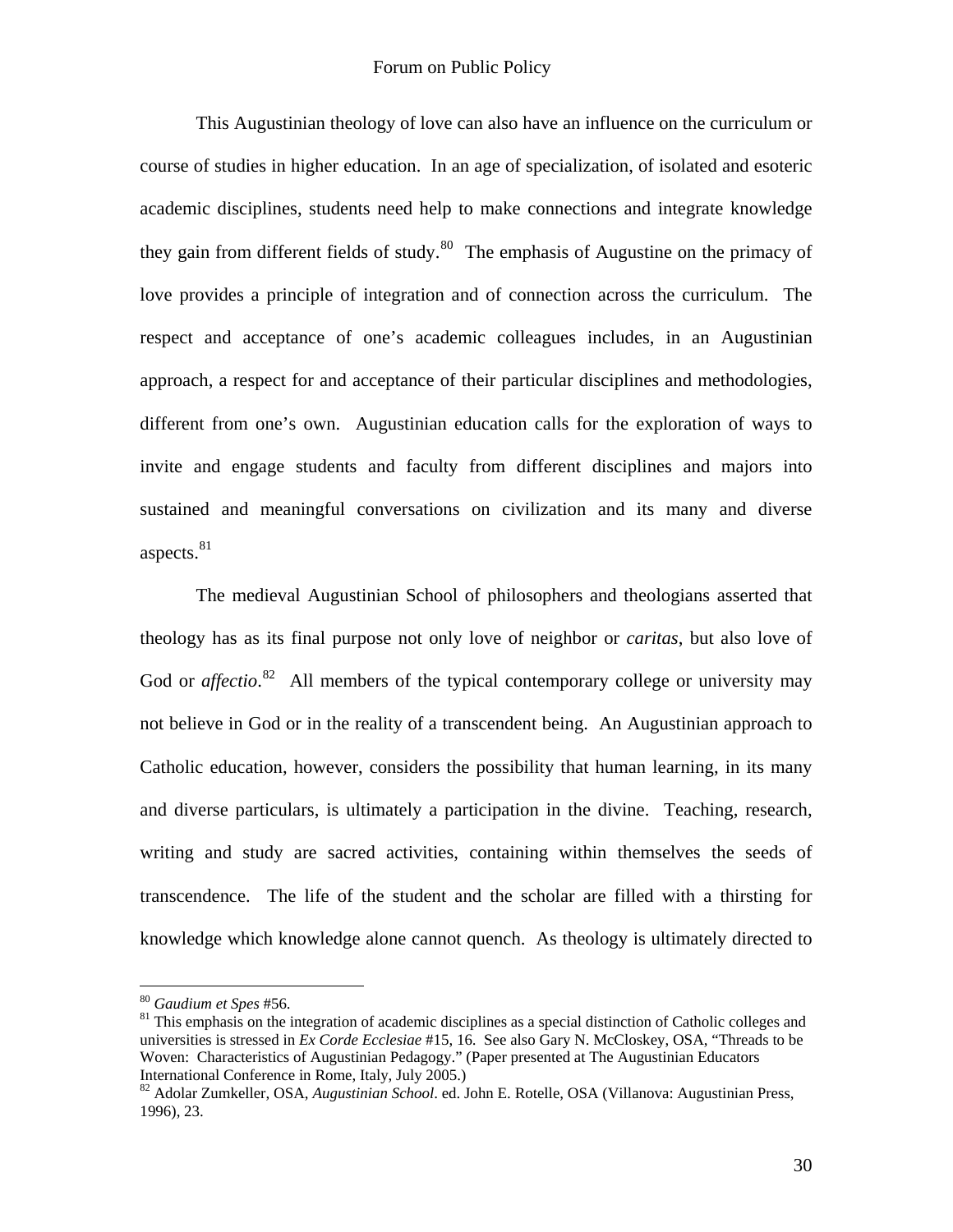the experience of God's love, all learning in its proper way is directed to awakening within the student and the teacher an experience of self-transcendence that leaves one open to the possibility of the eternal. Indeed, for St. Augustine, those who search for the true and the good are on the way to a discovery of  $God.<sup>83</sup>$  $God.<sup>83</sup>$  $God.<sup>83</sup>$ 

 In addition to sustaining the creative dynamic between faith and reason highlighted by John Paul II, Catholic colleges and universities are also called to cultivate a scholarly fellowship that sustains and promotes mutual respect and attentiveness among all members of the community. The Augustinian theological elaborations of *caritas* and *affectio* provide the beginnings for further explorations of the personal, interpersonal, inter-religious and intercultural nexuses that are the domain of teaching and learning. Those who promote the educational mission of Catholic colleges and universities must go beyond the scope of the Vatican documents presented here and, with the aid of theology, philosophy and the social sciences, develop an anthropology, that is, an understanding of the person—student and teacher—who inhabit the heart of learning. Such a project is beyond the scope of this paper. Augustine's theology, however, with its distinctive emphasis on community and open-ended learning, on *caritas* and *affectio*, can enrich that effort immensely.<sup>[84](#page-30-1)</sup>

## **The Distinctiveness of Catholic Colleges and Universities**

<u>.</u>

<span id="page-30-0"></span><sup>83</sup> This is perhaps the major theme of Augustine's *Confessions*. Results of the 2005-2006 survey "Spirituality and the Professoriate: A National Study of Faculty Beliefs, Attitudes, and Behaviors" by the Higher Education Research Institute at the University of California, Los Angeles, point to a surprisingly strong interest in spirituality among the American professoriate. See [<www.spirituality.ucla.edu>](http://www.spirituality.ucla.edu/) (August 21, 2006).

<span id="page-30-1"></span><sup>84</sup> Tarcisius J. van Bavel, OSA, "The Double Face of Love in Augustine," *Augustinian Studies* (17: 1986): 169-181.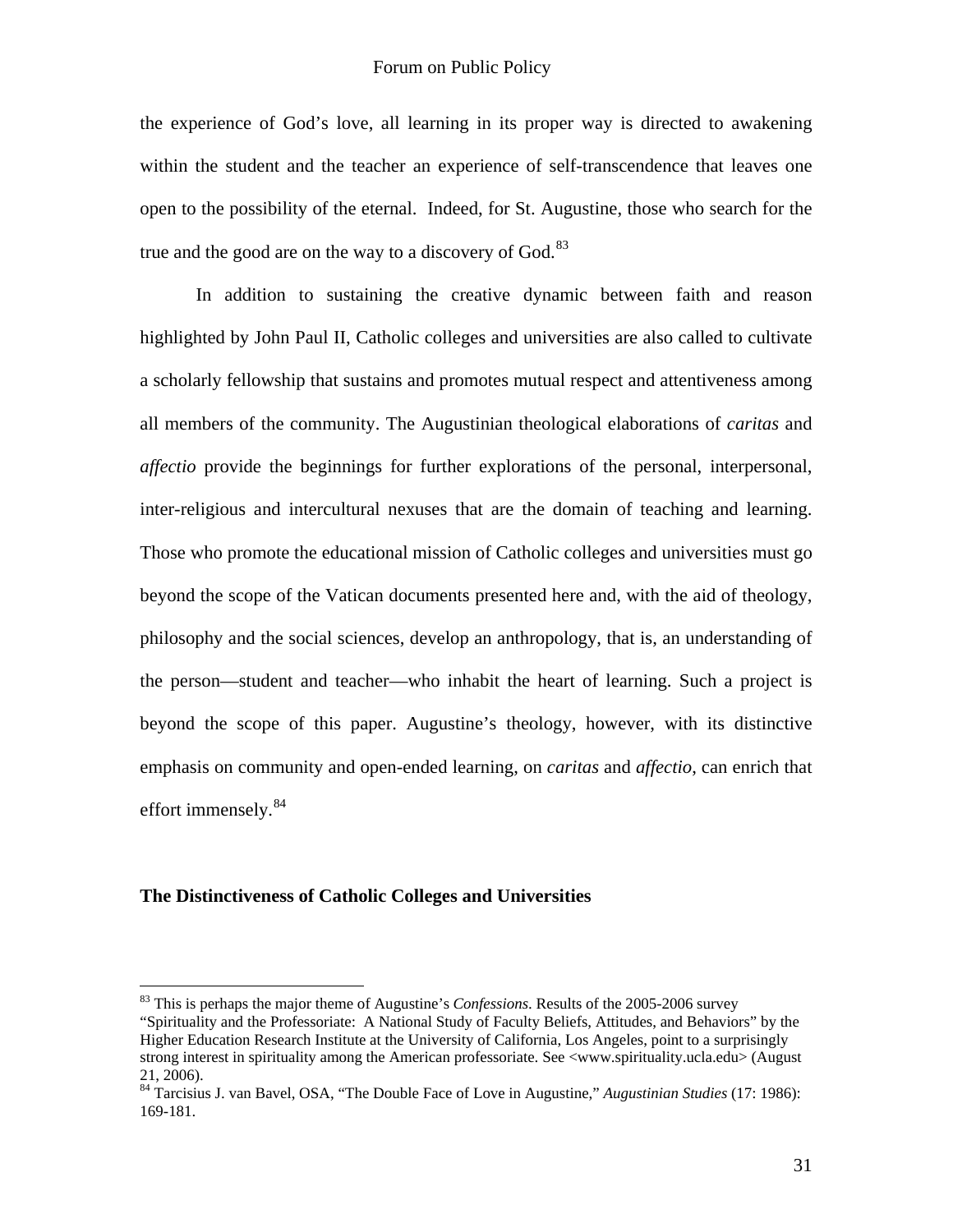The sources of Catholic teaching as expressed in these five Vatican Documents (*Gaudium et Spes, Nostra Aetate, Dignitatis Humanae, Ex Corde Ecclesiae, and Deus Caritas Est*) provide theological concepts with which to elaborate the distinctive contribution that Catholic colleges and universities enjoy in American higher education. Each Catholic college or university develops its own educational mission in light of the circumstances of its founding and the particular needs of its students. However, in light of these five Vatican documents it is clear that the mission of any Catholic college or university must also take into account the various elements highlighted by these documents.

 In the mission statements of Catholic colleges and universities, and in the lived reality of these campuses, certain values and virtues will "brand" the institution as truly Catholic in nature and spirit. These include an engagement of human culture and knowledge that springs from and promotes a profound respect for every person's dignity. It includes a respect for individual conscience and religious freedom that is always in balance with a respect for the rights of others and for an active concern and care for the common good of ever widening circles of society and culture. It includes openness to the metaphysical truths, the ethical wisdoms, and the human ingenuities of other religious traditions where the Spirit of God is also to be found. It includes a willingness to engage in reasonable and respectful dialogue with philosophical persuasions different from ones own. It includes fostering pedagogical methods throughout the college or university that help students integrate the many and diverse academic disciplines that make up their curriculum of studies. It includes developing a campus culture, both in and outside the classroom and laboratory that helps all members of the academic community struggle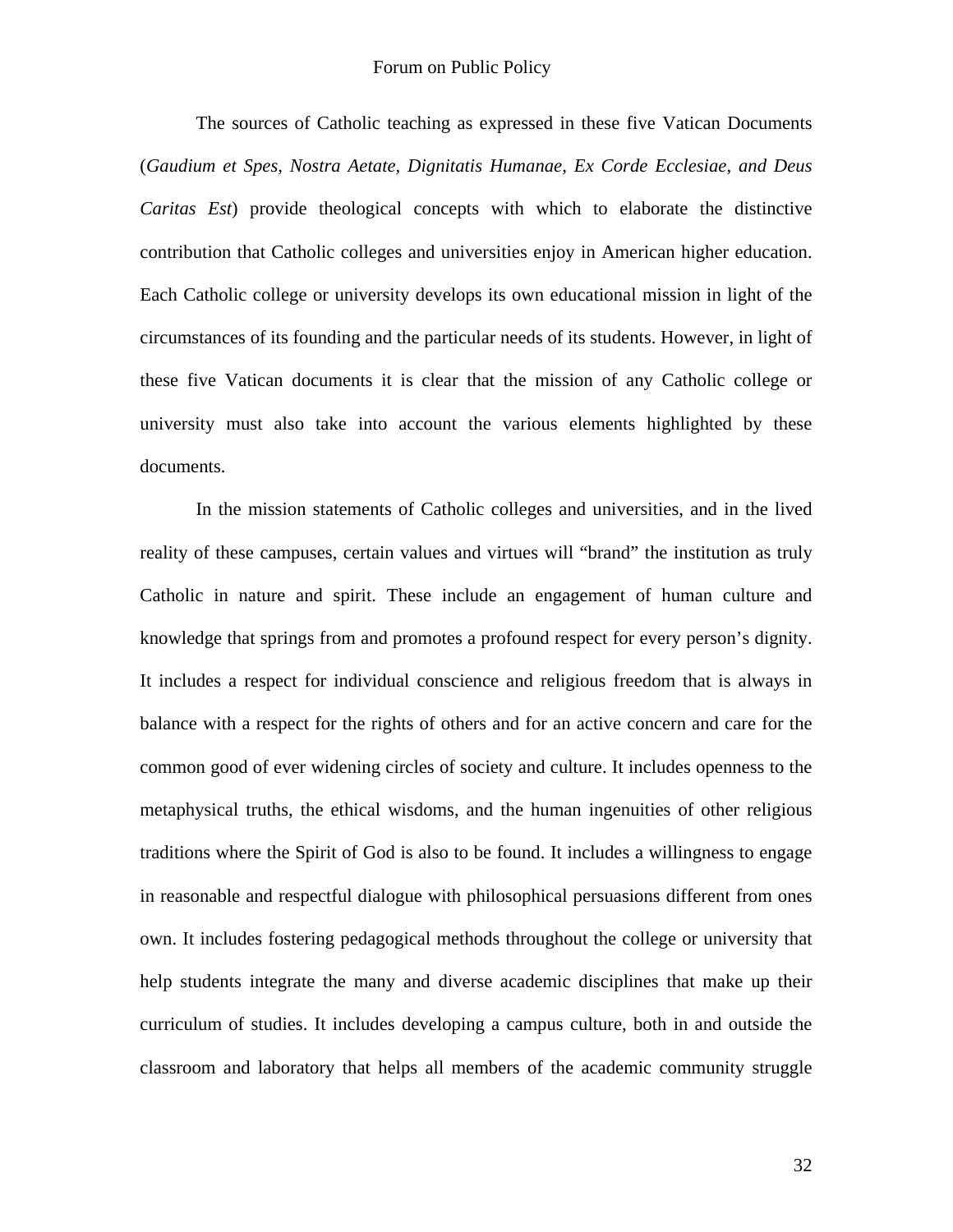together to deepen their mutual respect in ways that dare to describe and define their shared intellectual engagements as works of *caritas*. Finally, it is open to the possibility that such an academic community is itself an occasion of grace that sometimes, at its best, provides a faint glimpse of *affectio*, that is, of the eschatological goal of Christian faith.

 Such values, drawn from the Catholic tradition, can promote a campus culture that engenders civic virtues in graduates. Catholic higher education, at its best, should prepare students to be open, engaged and active citizens in a social democracy where person of many and diverse backgrounds and religions make their home together.

 Catholic colleges and universities must also attend to other dimensions of their educational mission. Such dimensions, not discussed here, would include campus ministry, liturgical worship, pastoral care of all members of the academic community, mission-related research, and the relationship of the institution with the local and universal Church. This article has highlighted only those dimensions of college or university mission that prepare students for membership in the wider civic societies from which they come and in which they will live and work after earning their degrees.

## **How One Catholic College in the Augustinian Tradition**

#### **Expresses Its Mission**

The majority Catholic colleges and universities in the United States were founded by religious orders of priests, brothers or sisters. In most cases the particular spirit, ethos or charism of the founding order was imprinted onto the educational institution by these founding priests, brothers or sisters of religious congregations. Originally the majority of administrators and professors were members of these religious congregations. They could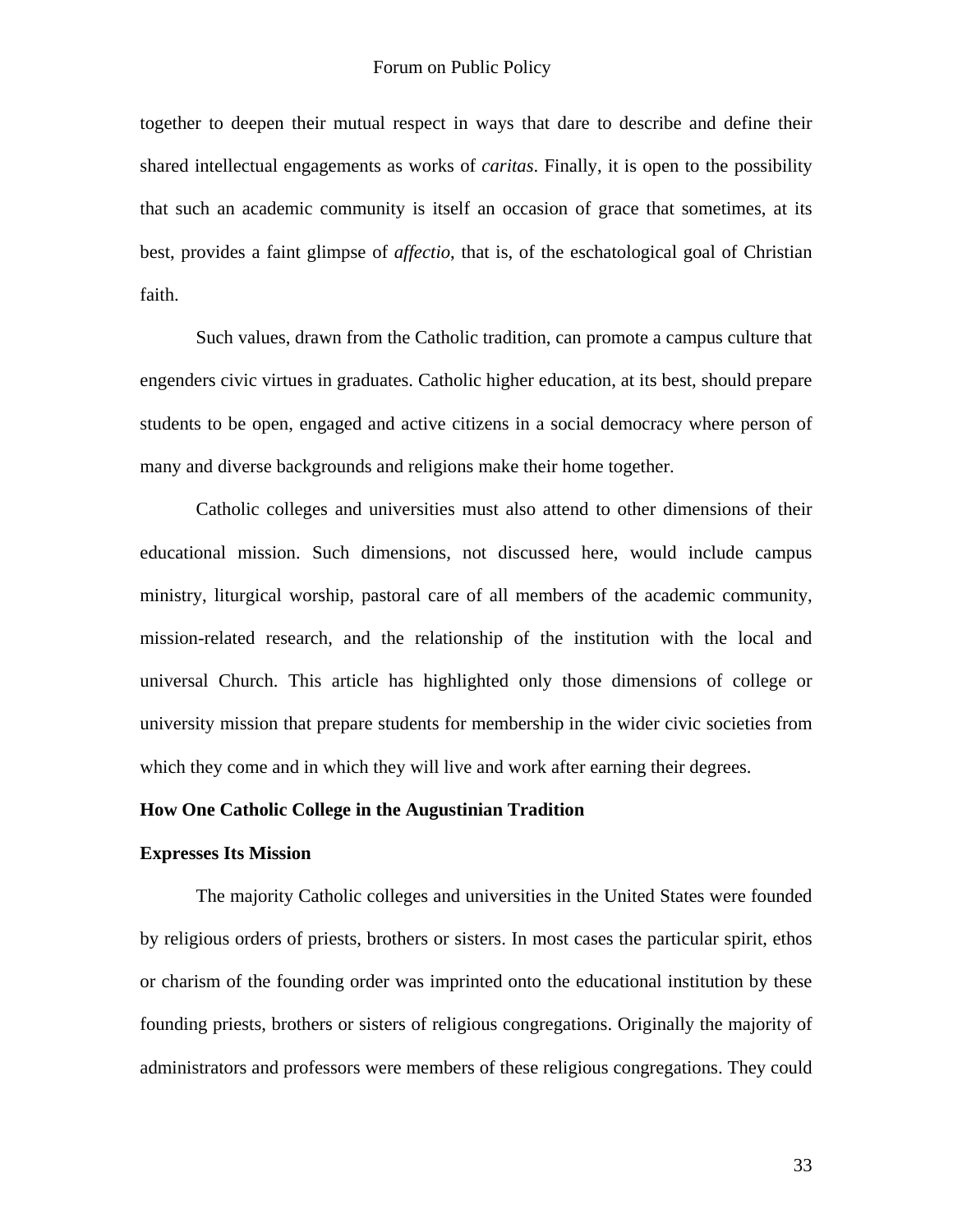not help but bring their spiritual life and personal commitment to their educational ministries. Today, even though the numbers of priests and religious are significantly reduced, one can still sense different sub-cultures among colleges and universities founded by various Catholic religious orders of men and women such as the Augustinians, Dominicans, Franciscans, Benedictines, Jesuits, Christian Brothers, and others.

Prompted by *Ex Corde Ecclesiae* American Catholic colleges and universities have devoted much time and energy over the past fifteen years to exploring and expressing what exactly is "Catholic" about their educational missions. In addition to the Catholic elements of mission, they study how the particular history and spirituality of the founding order provides a further distinctive character to the institution, its intellectual life, and its educational goals. $85$ 

Merrimack College in North Andover, Massachusetts, was founded in 1947 by the Order of St. Augustine. Members of the Order traveled to Massachusetts from Villanova College in Pennsylvania, also an Augustinian College, founded in  $1842$ <sup>[86](#page-33-1)</sup> As in most Catholic colleges and universities in the United States, the presence of many Augustinian friars on campus in faculty and administrative positions provided the distinctive stamp of the Order on the college.

With the growth of the college and the diminishing number of Augustinian friars available for active service, Merrimack, like so many other Catholic colleges and

1

<span id="page-33-0"></span><sup>85</sup> Thomas M. Landy, ed., *As Leaven In the Word: Catholic Perspectives on Faith, Vocation, and the Intellectual Life* (Appleton: Sheed and Ward, 2001) elaborates these various spiritualities and their implications for the intellectual life..

<span id="page-33-1"></span><sup>&</sup>lt;sup>86</sup> The Augustinians were founded as an Order in 1244/1256. Members of the Order joined the University at Oxford by 1266. See Michael Benedict Hackett, OSA, *The Austin Friars. A History of the Augustinian Friars in Britain from their foundation to the present day* (Clare Suffolk: Augustinian Press, 1998).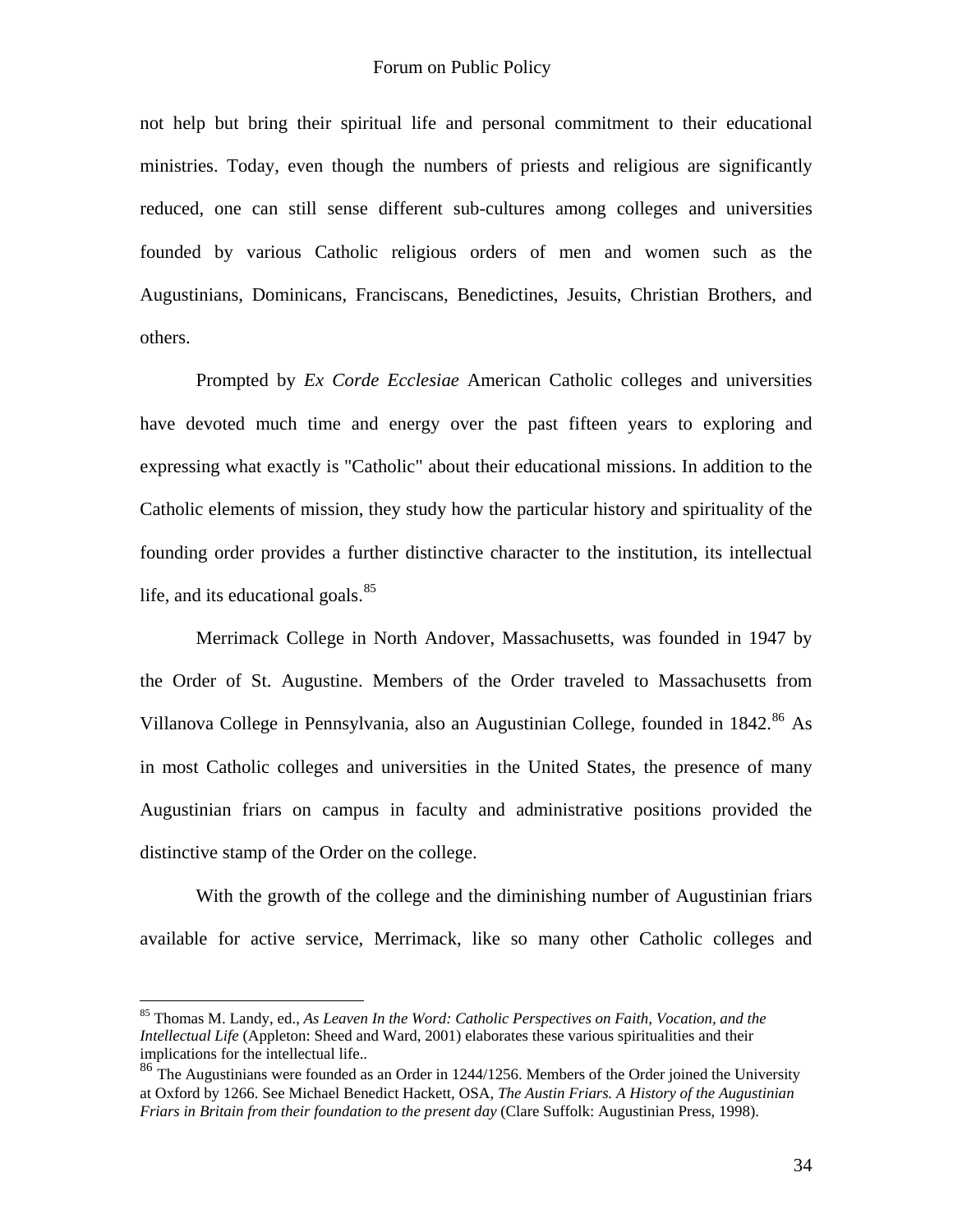universities, experienced some "mission drift". With fewer friars to bring their personal witness to the academic community, questions slowly arose about the meaning and relevance of the descriptors "Catholic and Augustinian" in the college's mission statement. [87](#page-34-0) The national discussion prompted by *Ex Corde Ecclesiae*, together with the desire of the Order that the Augustinian heritage of Merrimack not be lost, led to a sustained dialogue and debate on campus about these issues over the past ten years.

The parameters, venues and spirit of this dialogue were intentionally structured in light of the theological principles from the five Vatican documents elaborated above. Care was taken to respect the dignity of all participants. Constant invitations to participate were extended to all members of Merrimack's academic community, no matter their religious affiliation. Academic freedom and respect for individual conscience were valued as essential for this process, even while the common good and the Catholic, Augustinian heritage of the college were affirmed as essential to Merrimack's identity. Faculty, administrators and students were asked to read and study Augustinian history and theology, using the works of Augustine and of the Augustinian School of the Middle Ages. They were also asked to familiarize themselves with the 750 year history and mission of the Augustinian friars. Then, over a two year period, a committee of twentyfive persons slowly composed a document entitled "Augustinian Values for Higher Education".

 It was important that all members of this committee, very diverse in their religious, philosophical and academic backgrounds, had buy-in. The document, to be meaningful, had to belong to them as full members of the academic community. It took a

<span id="page-34-0"></span><sup>87</sup> Mary Catherine Grant and Sister Patricia Vandenberg, CSC, *After We're Gone: Creating Sustainable Sponsorships* (Mishawaka: Ministry Development Resources, 1998) note similar developments in other Catholic colleges and universities, and suggest ways of responding.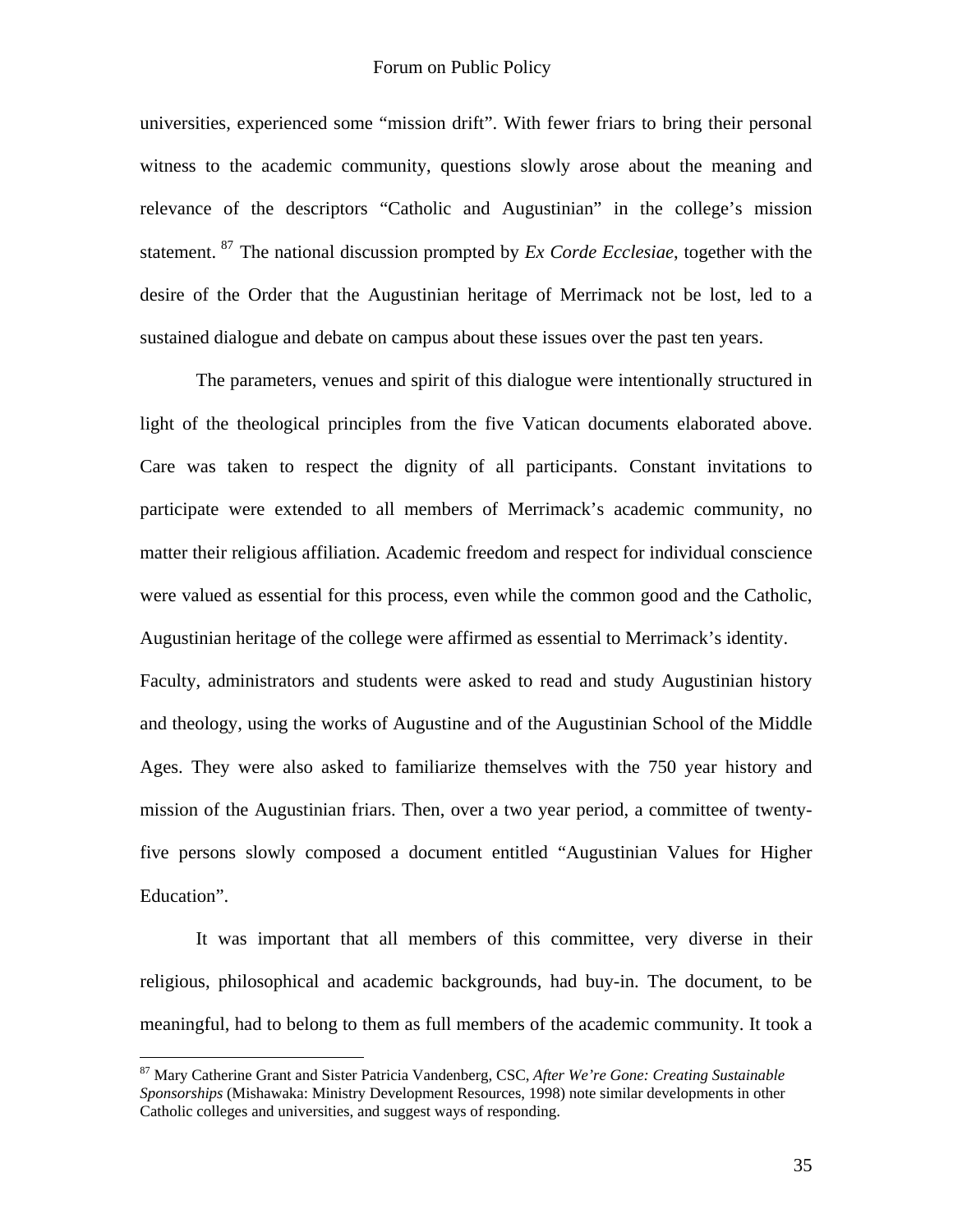full year to complete this process of writing. The statement then circulated across the entire college for another year for further input and comment. Finally it was taken to the three governance bodies of the college for endorsement: the Faculty Senate, the College-Wide Council, and the Student Government Association, all of which endorsed it. This process was completed in the fall of 2004.

 Any such statement can end gathering dust on some campus shelf. The key is to use it to help guide the governance, the curriculum, the pedagogy, and the culture of the campus in ways that are appropriate to the nature of each. That is an on-going process.

 One could do a content analysis of Merrimack College's "Statement of Augustinian Values for Higher Education," studying it for evidence of the ideas drawn from the five Vatican documents outlined above. One could also critique it in light of the Augustinian theology of love. The school should also eventually develop ways of evaluating how effectively this expression of the mission and vision of Merrimack College is realized in the work and experience of its students, faculty and administrators and graduates. However, such content analyses and assessment of learning outcomes are tasks for another time and topics for another article.

#### **Conclusion**

We end with the statement which members of the Merrimack academic community produced together in an attempt to understand the Catholic and Augustinian nature of their college. This statement also expresses how their academic institution inspires and prepares all its members to transform what Augustine calls the "City of Man," that is, a self-centered and selfish society afflicted by power struggles and violence, into the "City of God", that is, a society based on human dignity, freedom,

36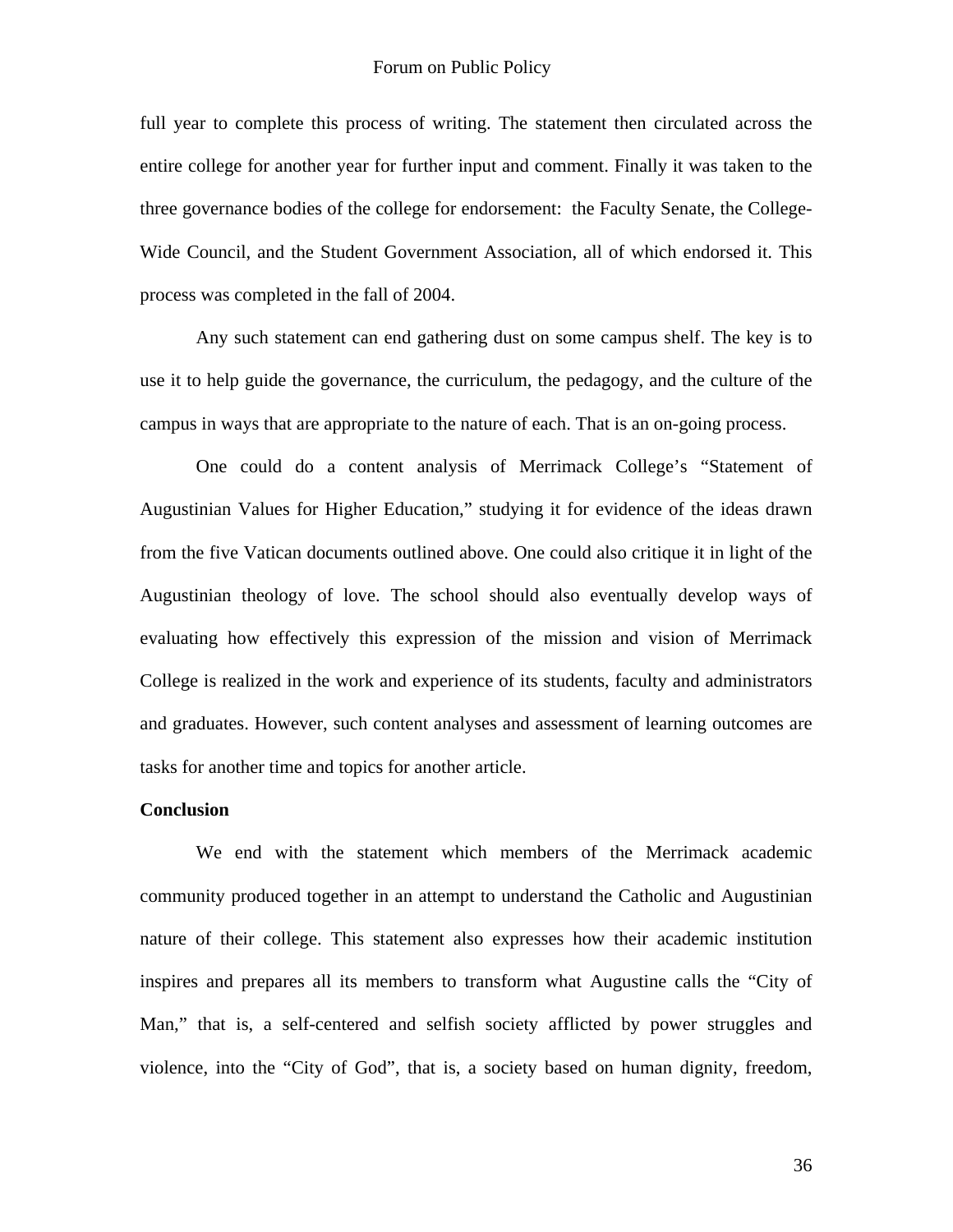human rights, the common good, and a love that is expressed in justice and that points to our common goal in God. If the faculty, administration, students and staff at Merrimack College manage to create and sustain in some small ways, and by God's grace, such a collegiate community of teaching and learning, then students of the college will certainly help to enrich and transform the wider society into which they graduate.

We end with the document produced by dialogue, discussion and debate. As the Merrimack community continues to understand and express its educational mission, this document serves not so much as a *magna carta* for the college. Rather it embodies a kind of bill of rights and responsibilities for all members of the school as they continue their catholic and Augustinian journey through knowledge to wisdom.

## *Augustinian Values for Merrimack College*

The life and thought of Saint Augustine of Hippo (354-430 CE) serve as a foundation for the Catholic intellectual humanism of Merrimack College. The educational and spiritual traditions of the Order of Saint Augustine (1244 CE) also enrich our academic community. Merrimack College celebrates its Augustinian mission and affirms the following values that are ours by heritage and grace.

Before all else our college is a community of scholarship and service whose members support and challenge each other in a wholehearted pursuit of knowledge, holding one another to the highest intellectual and ethical standards.

Knowledge grows into wisdom when we recognize the limits of reason and of our individual perspectives, attend to the common good, and fashion the changes inspired by learning.

The pursuit of excellence in teaching and learning requires diligent study, freedom of thought, dedication to dialogue, and collegial respect for each person's experience.

The contemplation and reflection encouraged by the intellectual life inspire an ethical sensibility as well as a prophetic critique of social structures in light of justice and peace.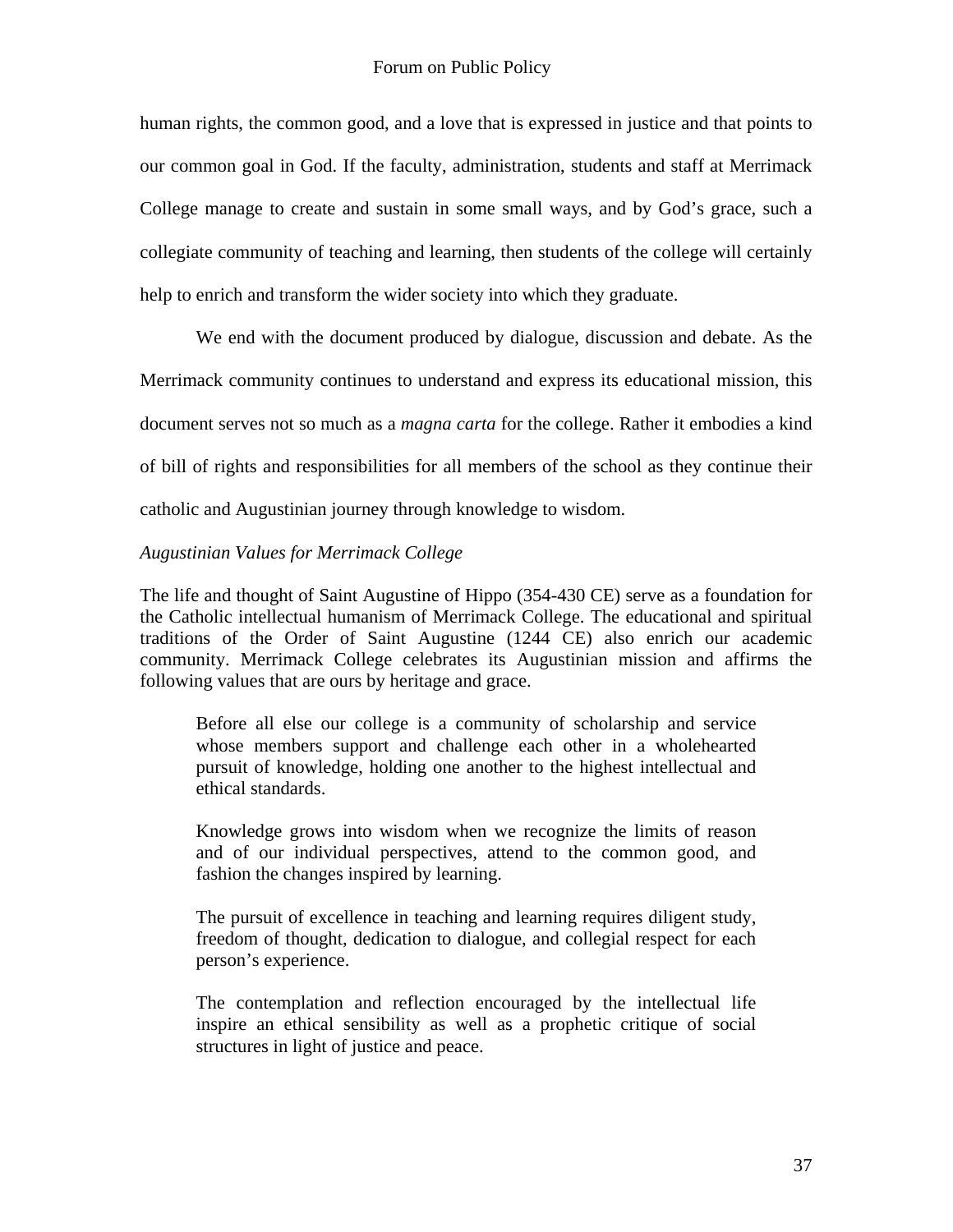The great texts of human history, including sacred scriptures, call us to continuing dialogue as our varied religious and philosophical convictions enrich our Catholic mission.

Our lifelong pursuit of truth and understanding can be for Christians an expression of the inner pilgrimage with Christ the Teacher, for adherents of all faiths part of the search for God, and for everyone a journey of hope amidst the ever-expanding horizons of human experience.

These values invite all members of our community to learn, teach, work and study in ways appropriate to their discipline and their service, and in a manner that makes Merrimack College a vibrant Augustinian academic community.

## **References**

| Abbot, S.J., Walter M., ed., 1966. The Documents of Vatican II. New York: The America                                                                                  |
|------------------------------------------------------------------------------------------------------------------------------------------------------------------------|
| Press.                                                                                                                                                                 |
| Augustine, Saint, 1968. The Teacher. Trans. Robert P. Russell, OSA. Washington,<br>DC: The Catholic University of America Press.                                       |
| ------, 1984. City of God. Trans. Henry Bettenson. New York:                                                                                                           |
| Penguin.                                                                                                                                                               |
| ------, 1990. Sermons II (20-50). Trans. Edmund Hill, OP. New York: New City                                                                                           |
| Press.                                                                                                                                                                 |
| ------, 1991. On the Trinity. Trans. Edmund Hill, OP. New York: New City Press.                                                                                        |
| ------, 1997. The Confessions. Trans. Maria Boulding, OSB. New York: New City                                                                                          |
| Press.                                                                                                                                                                 |
| Burt, OSA, Donald X., 1999. Friendship and Society: An Introduction to Augustine's                                                                                     |
| Practical Philosophy. Grand Rapids, MI: Eerdmans.                                                                                                                      |
| Claerbaet, David, 2004. Faith and Learning: A Bold New Look at Religion in Higher Education                                                                            |
| Grand Rapids, MI: Zondervan Publishing.                                                                                                                                |
| Contosta, David R., 1995. Villanova University 1842-1992: American, Catholic,                                                                                          |
| Augustinian. University Park: Pennsylvania State University Press.                                                                                                     |
| First Amendment to the U.S. Constitution. <http: www.firstamendmentcenter.org=""></http:> .                                                                            |
| Gallen, OSU, Alice, ed., 1992. American Catholic Higher Education: Essential                                                                                           |
| Documents 1967-1990. Notre Dame: University of Notre Dame Press, 1992.                                                                                                 |
| ------, 1996. Independence and New Partnership in Catholic Higher Education.                                                                                           |
| Notre Dame: University of Notre Dame Press.                                                                                                                            |
| Gleason, Philip, 1995. Contending with Modernity: Catholic Higher Education in the                                                                                     |
| Twentieth Century. New York: Oxford University Press.                                                                                                                  |
| Grant, Mary Catherine, and Sister Patricia Vandenberg, CSC, 1998. After We're Gone:                                                                                    |
| Creating Sustainable Sponsorships. Mishawaka: Ministry Development Resources.<br>Hackett, OSA, Michael Benedict, 1998. The Austin Friars. A History of the Augustinian |
| Friars in Britain from their Foundation to the Present Day. Clare Suffolk:                                                                                             |
| Augustinian Press.                                                                                                                                                     |
| Higher Education Research Institute, University of California, Los Angeles, 2006.                                                                                      |
| "Spirituality and the Professoriate: A National Study of Faculty Beliefs, Attitudes,                                                                                   |
| and Behaviors" <http: www.spirituality.ucla.edu="">.</http:>                                                                                                           |
| Landy, Thomas M., ed., 2001. As Leaven In the Word: Catholic Perspectives on Faith,                                                                                    |
| Vocation, and the Intellectual Life. Appleton: Sheed and Ward.                                                                                                         |
| Langan, S.J., John P., ed., 1993. Catholic Universities in Church and Society: A                                                                                       |
| Dialogue on Ex Corde Ecclesiae. Washington, D.C: Georgetown University                                                                                                 |
| Press.                                                                                                                                                                 |
| Mansfield, Stephen, 2005. Pope Benedict XVI. New York: Penguin.                                                                                                        |
|                                                                                                                                                                        |
|                                                                                                                                                                        |